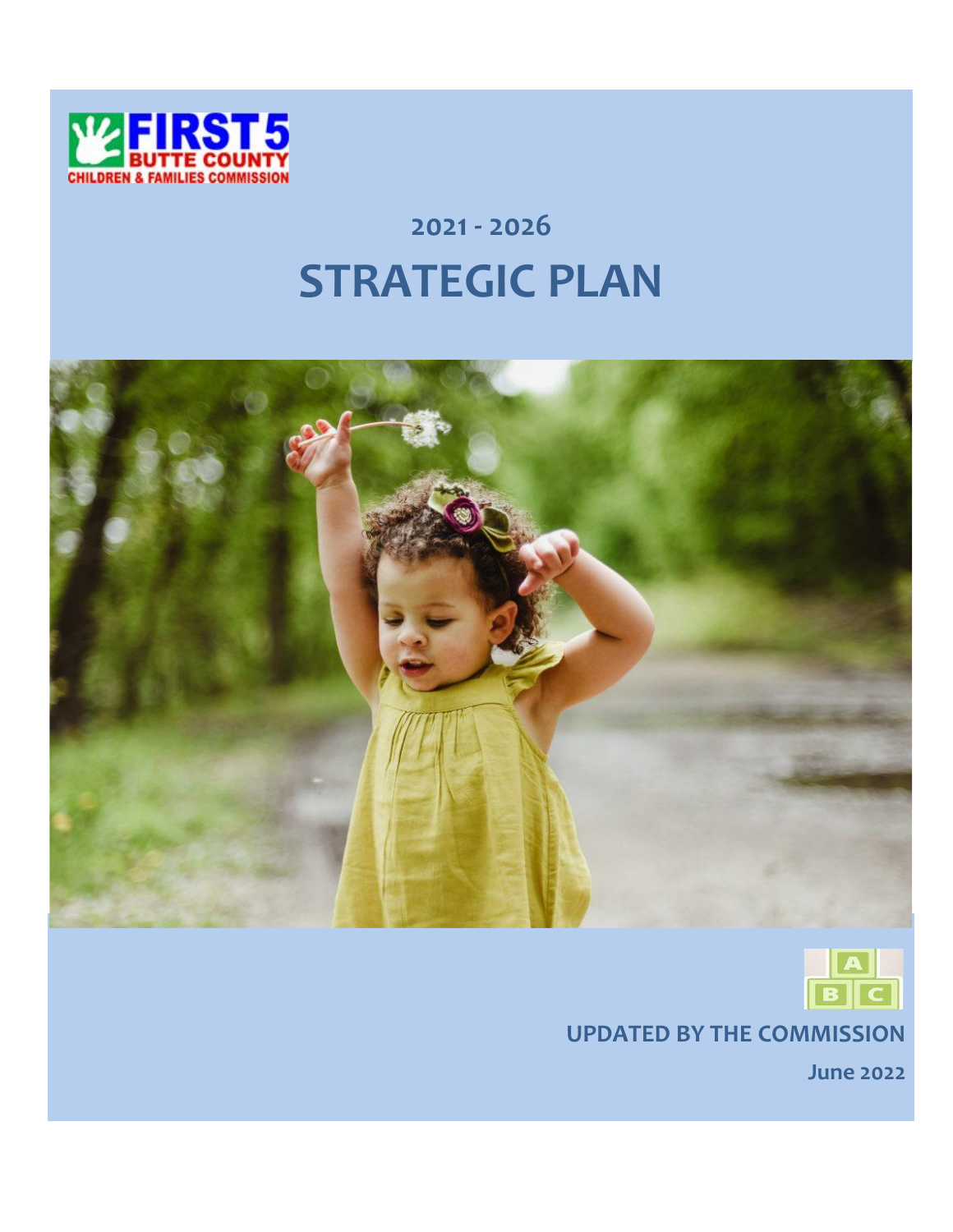## **Table of Contents**



| <b>The Strategic Planning Process</b>                             |
|-------------------------------------------------------------------|
| 5<br><b>Vision</b><br><b>Mission</b><br><b>Guiding Principles</b> |
|                                                                   |
|                                                                   |
|                                                                   |
| <b>Results</b><br><b>Strategies</b><br><b>Indicators</b>          |
| <b>Results</b><br><b>Strategies</b><br><b>Indicators</b>          |
| <b>Results</b><br><b>Strategies</b><br><b>Indicators</b>          |
| <b>Results</b><br><b>Strategies</b><br><b>Indicators</b>          |
|                                                                   |
|                                                                   |
| .19                                                               |
| 20                                                                |
| .23                                                               |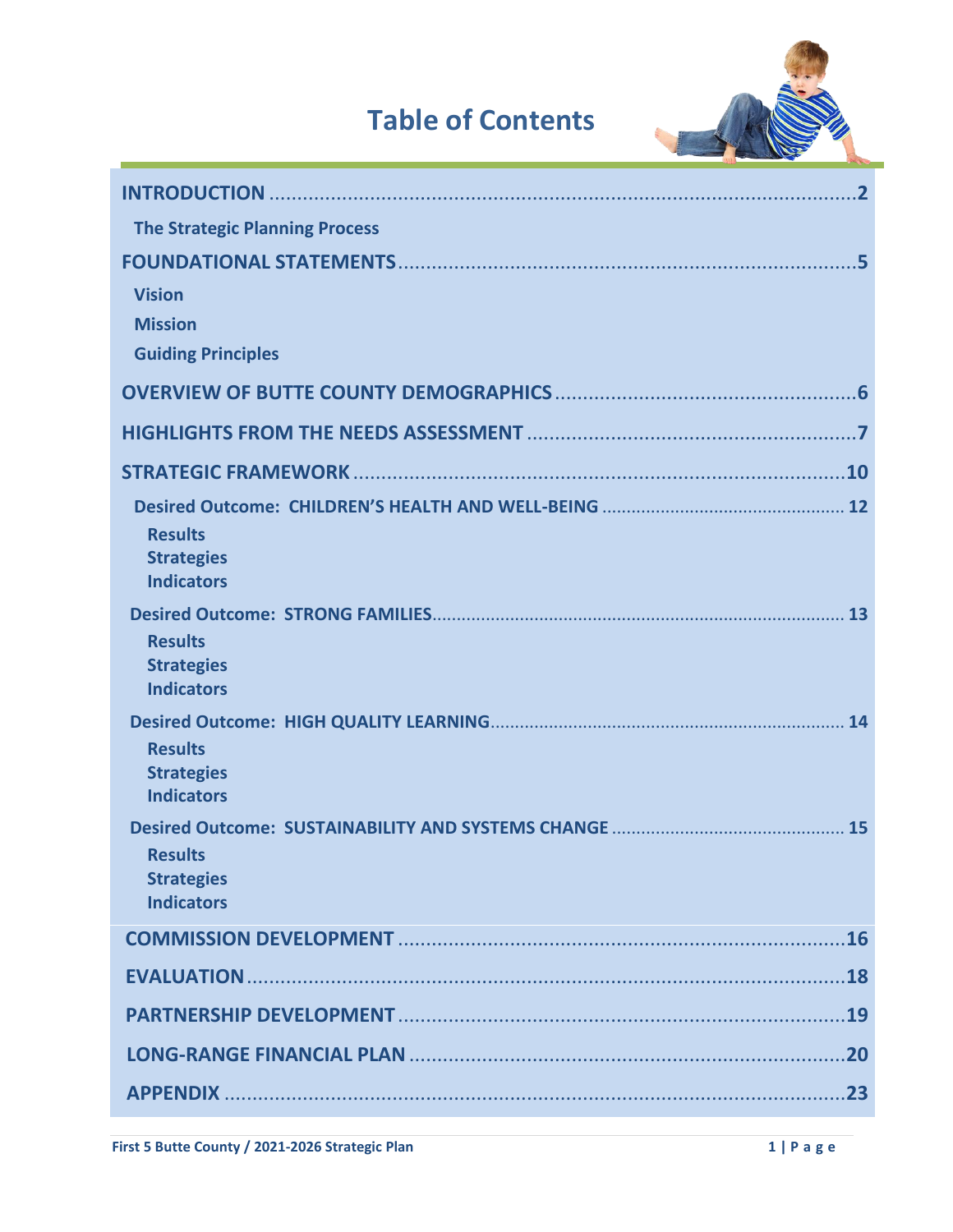## **INTRODUCTION**



*"Low- and even some middle-income families live so near the edge that any significant bump will throw them into the next category [lower]." – First 5 Key Informant Interview*

**A**sense of security and well-being is fundamental to the overall health and welfare of a young child, enabling them to successfully overcome difficulties, be ready for school and achieve what they want out of life. Past experiences, attitudes and outlook can all impact well-being as can physical or emotional trauma following specific incidents. Early childhood also matters because learning starts from birth: from the time they are born, children experience relationship bonds and begin learning key social and emotional coping skills that develop from the interactions they experience. Children do best when they enjoy the shelter and stability of a strong family with caregivers positively invested in their lives.

First 5 Butte County Children and Families Commission (F5BC) has done much to improve the outcomes of the children and families living in Butte County. For the past 20 years, F5BC has played a vital role in building a cohesive, collaborative system of services for children and their families throughout the county. With about \$1.6 million currently allocated by the State in Proposition 10 funds—an amount that declines annually due to the decline in tobacco tax revenue—F5BC has created a number of direct service programs that influence systems, build provider capacity, and target physical and mental health, early literacy, parenting skills and school readiness. Grants have supported schools, community organizations, non-profits, public agencies and cultural centers which work to provide services to children and their families.

Proposition 10 legislation (the California Children and Families First Act of 1998) requires each county's First 5 organization to prepare a strategic plan describing its goals, objectives, funded programs and services, and measurable outcomes, and to present fiscal projections.

The timing of the strategic planning process coincided with one of the most historic and unprecedented times as the crisis of COVID-19 unfolded across the state—with devastating and uncertain long-term health, social and financial impact. The pandemic was uniquely overwhelming for Butte County as it rolled out against the backdrop of two local disasters from which there has not been complete recovery: the Oroville Dam Crisis and the Camp Fire of 2018. The combination of these significant events have magnified the wide disparities in Butte County, and have created an opportunity for F5BC to develop proactive and systemic strategies to address the systemic oppression that has prevented families, particularly families of color, from thriving.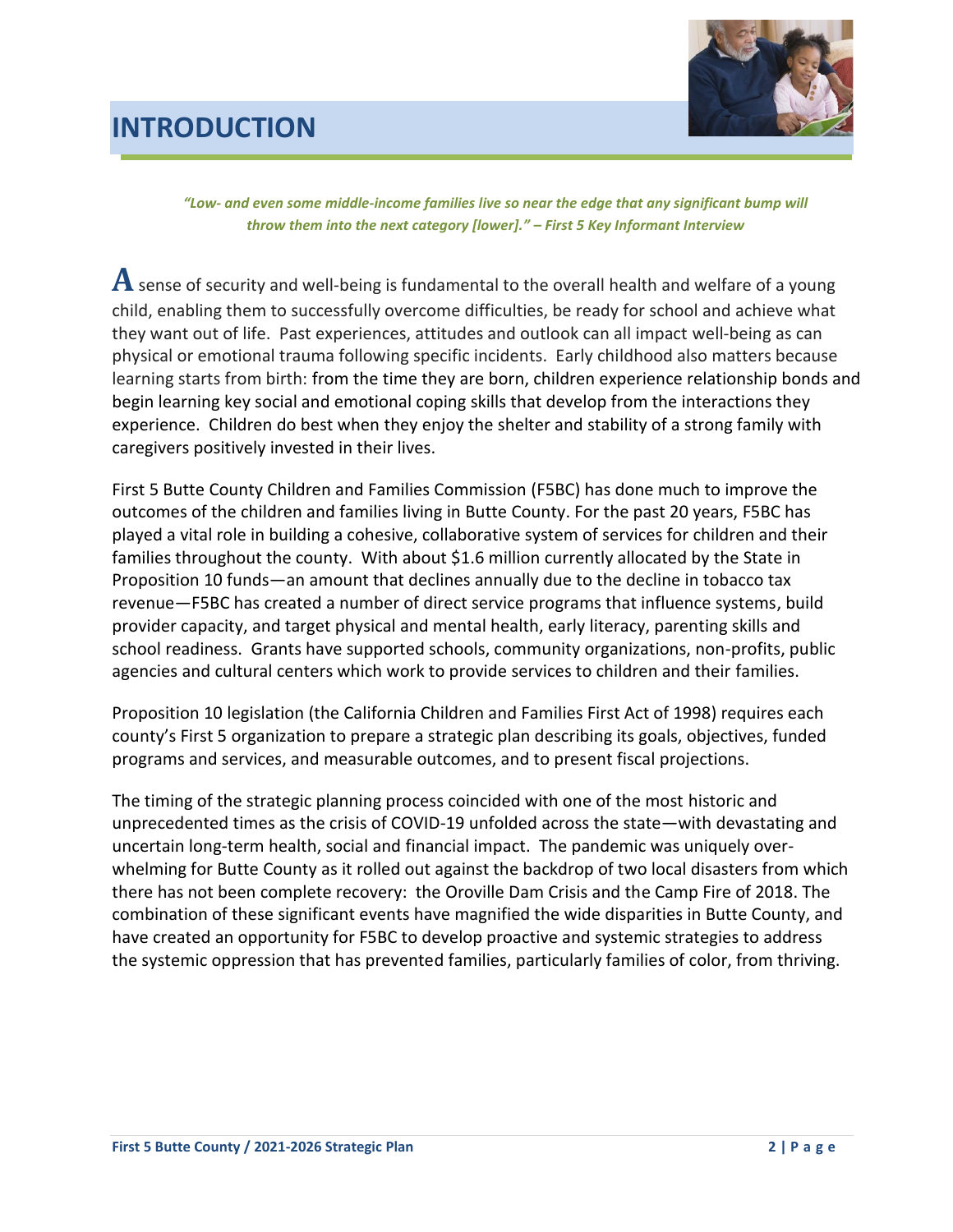### **The Strategic Planning Process**

Community input and data-driven strategic planning helps funders define their direction and decision-making process. To launch the strategic planning process, a comprehensive needs assessment (with highlights on pages 7-10) was carried out to provide the framework the Commission needed to plan and guide its community investments. After identifying the issues of highest relevance to First 5's mission, data and other information were gathered to inform the Commission of current needs, gaps, barriers and community perspectives. The information from this research came from the following sources:

- **A Data Dashboard.** Statistical data were collected on 56 common indicators that align with First 5 goals, with comparisons shown between county and statewide status that allows the Commission and stakeholder groups to track the key data points and monitor progress toward achieving the desired outcomes.
- **E** Interviews. Twenty-one key informants representing a cross-section of Butte County health and human service and other professionals with a broad and informed perspective about the county's population and needs participated in a telephone interview. Commissioners and staff participated in similar interviews as well as offered historical perspectives and input regarding planning, programming, infrastructure, evaluation and other internal operational issues. (Attachment 1.)
- **Provider Survey and Focus Groups.** Fourteen individuals representing F5BC grantees, early learning and care providers, and other community professionals responded to a survey that invited them to identify highest needs and top priorities, insights, and recommendations for 0-5 children and families. Additionally, two existing Commission advisory committees—the Child Abuse Planning Council and the Children's Services Coordinating Council—served as focus groups for a facilitated discussion about community needs and suggested strategies for First 5 support.
- **Parent/Caregiver Survey.** To learn more directly about the needs and experiences of Butte County's 0-5 children and families, a 16-question survey in English and Spanish was developed. Local organizations and providers were sent the survey link and asked to encourage their clients and other community members to participate. A total of 77 parents and other caregivers responded to topics that included access barriers and utilization of services; nutrition and other preventive practices; early learning experiences; highest needs and concerns; and awareness and use of community resources.
- **Dimers' Findings. Other relevant, recent local needs assessments were gathered and** reviewed to inform and supplement the First 5 research.
- Literature. A purposeful literature search was undertaken to learn what best-practice interventions, sustainability and systems-level approaches, including revenue maximization strategies, have been used successfully elsewhere that could have applicability to Butte County.

In-person focus groups were scheduled and later had to be cancelled because of the restrictions presented by COVID-19.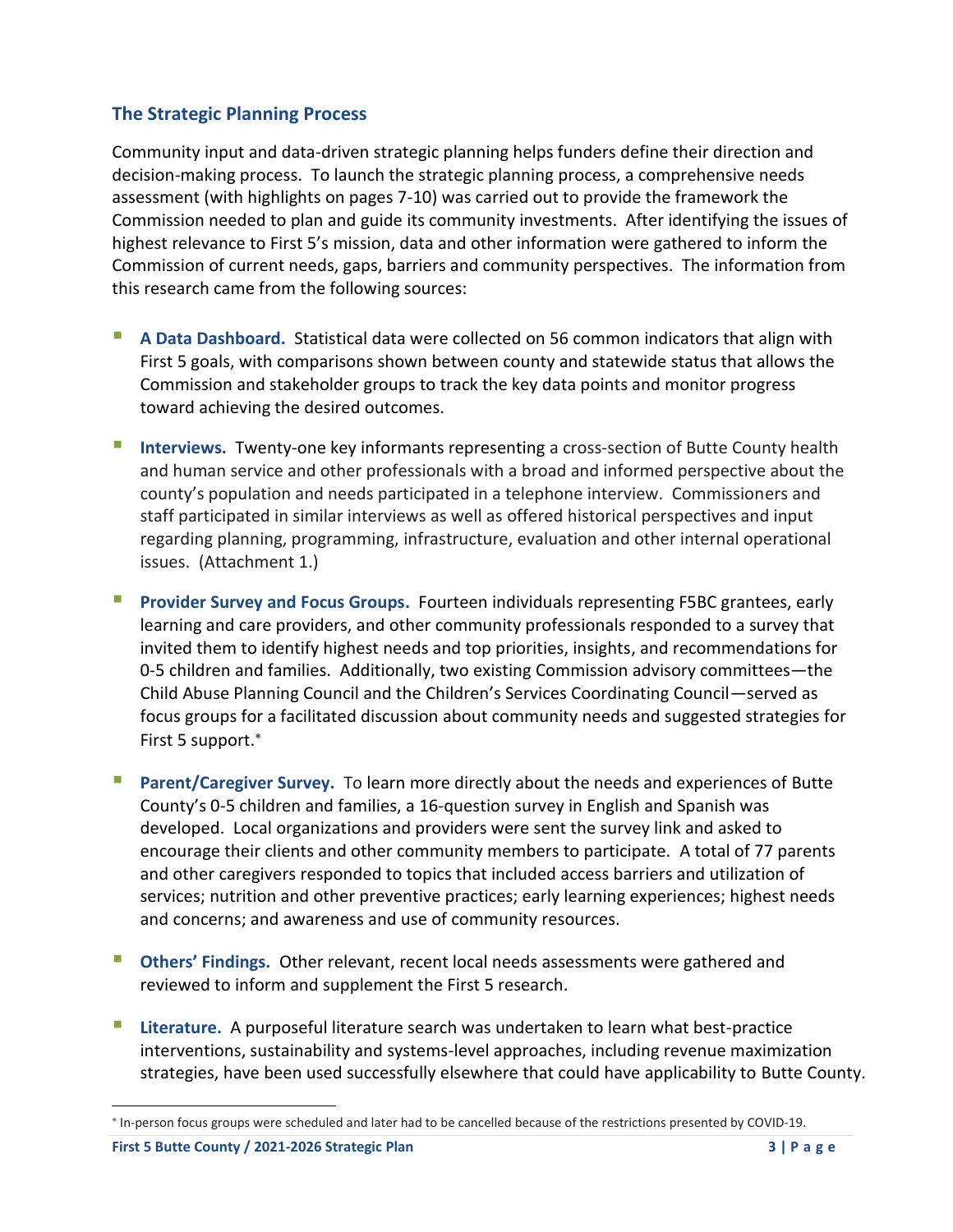### **Becoming More Impactful**

The planning process took place against a backdrop of declining Proposition 10 revenues, as tobacco use rates in California continue to fall. While these declines were not unexpected, a review of F5BC investments under its current strategic plan was conducted. This review revealed F5BC history of funding direct services and programs for individuals and families, compared to few investments in system-level changes that have the potential to benefit more children and families in the future. Because F5BC believes direct service programs should be rooted within a larger accessible system of support to have an impact large enough to change community-level indicators, the Commission will look for opportunities for systems-level work as well as give consideration to factors that increase program and organizational sustainability.

### **Setting the Direction**

After the needs assessment phase, the Commission revisited its vision and mission statements to update these foundational statements. Subsequently, a set of guiding principles that reflect and communicate the Commission's core values was established as the framework for expected organizational behavior and decision-making.

The Commission then held further meetings to discuss and reach consensus on priorities and to develop the specifics of the plan that provide the foundation for measurement. For each core priority area—strong families, high quality early learning, and children's health and development—the group discussed examples of investments along a continuum ranging from direct services to organizational capacity building and systems change. The result of these discussions is the Strategic Plan Framework that begins on page 11 and contains the following elements:

- Population-Level Results: what F5BC and its partners hope to achieve
- Agency-Level Results: articulates F5BC unique responsibility
- Strategies: approaches F5BC will invest in to achieve the results
- Indicators: agency and community-level indicators of change, improvement and progress
- **Data Development Agenda: performance measures for which we need to obtain reliable** local data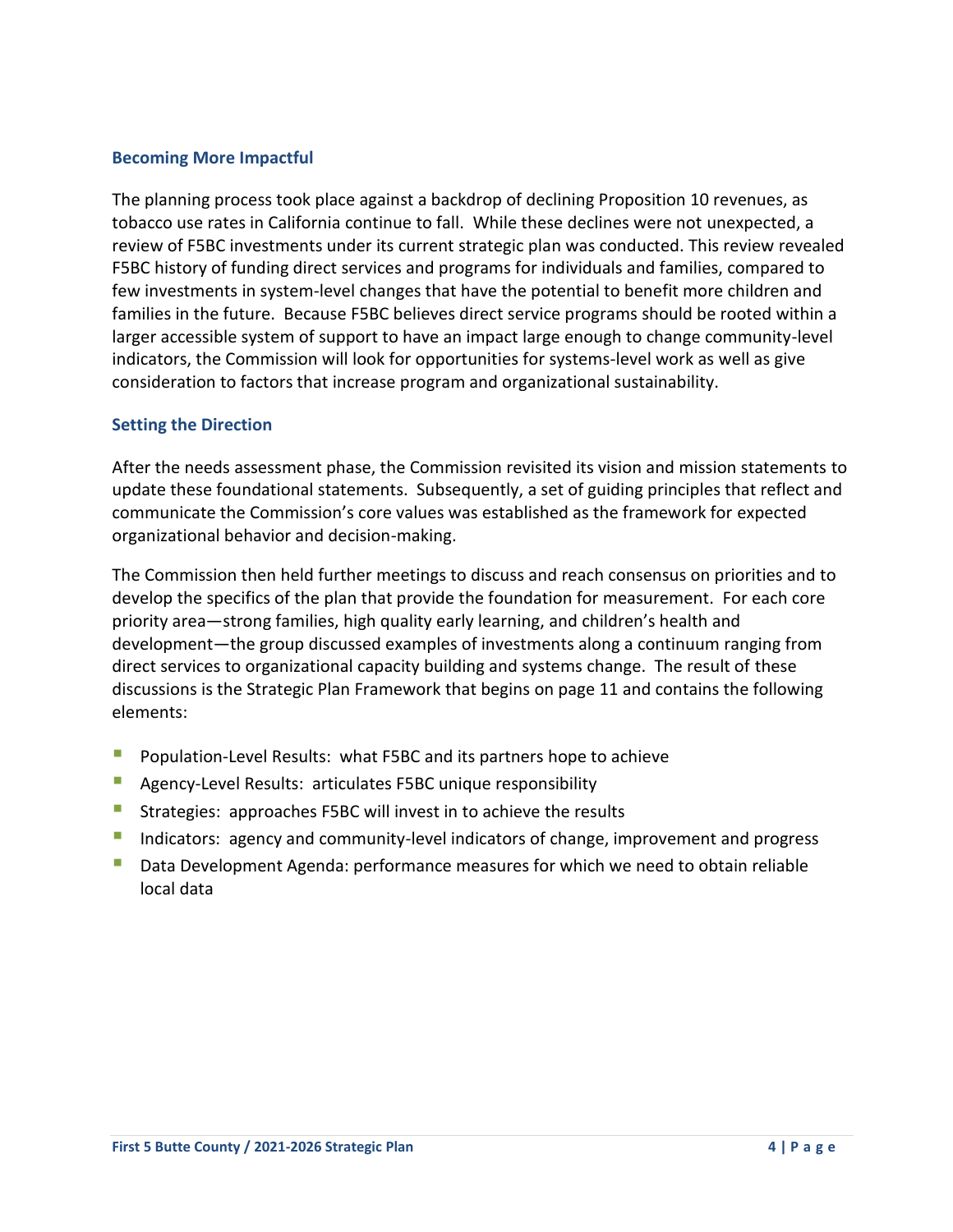

## **FOUNDATIONAL STATEMENTS**

*"Supplying safe places for families to gather and engage with other families is important to build support for one another—and build stronger communities." – First 5 Butte Provider Survey* 

## **Our Vision**

Every child in Butte County will have the opportunity for a resilient, thriving future through a nurturing, supportive network of families, caregivers, and their community.

## **Our Mission**

First 5 Butte County Children and Families Commission works collaboratively with partners and community to build a healthy, integrated system of support for young children and their families and caregivers.

## **Guiding Principles**

The following guiding principles reflect the core values of First 5 Butte and guide its work:

- ➢ **Dependability**: Being present, engaged and visible in our efforts to advocate for and respond to the needs of children, families and the community.
- ➢ **Cultural humility**: Interacting with partners and families with deep respect and sensitivity to a wide range of racial and social identities that affect child development and families in complex ways.
- ➢ **Trauma-healing**: Using our understanding of how trauma and stress affect people's lives to support healing and ensure we are compassionate in our work.
- ➢ **Inclusivity**: Cultivating a professional culture in which everyone feels valued, respected, and empowered.
- ➢ **Responsible stewardship**: Practicing transparent and wise stewardship of resources to put the needs of children and families first and ensure they receive the greatest possible benefit.
- ➢ **Balanced decision-making**: Weighing empirical data with local feedback and needs in making decisions, and allowing for flexibility and innovation in responding.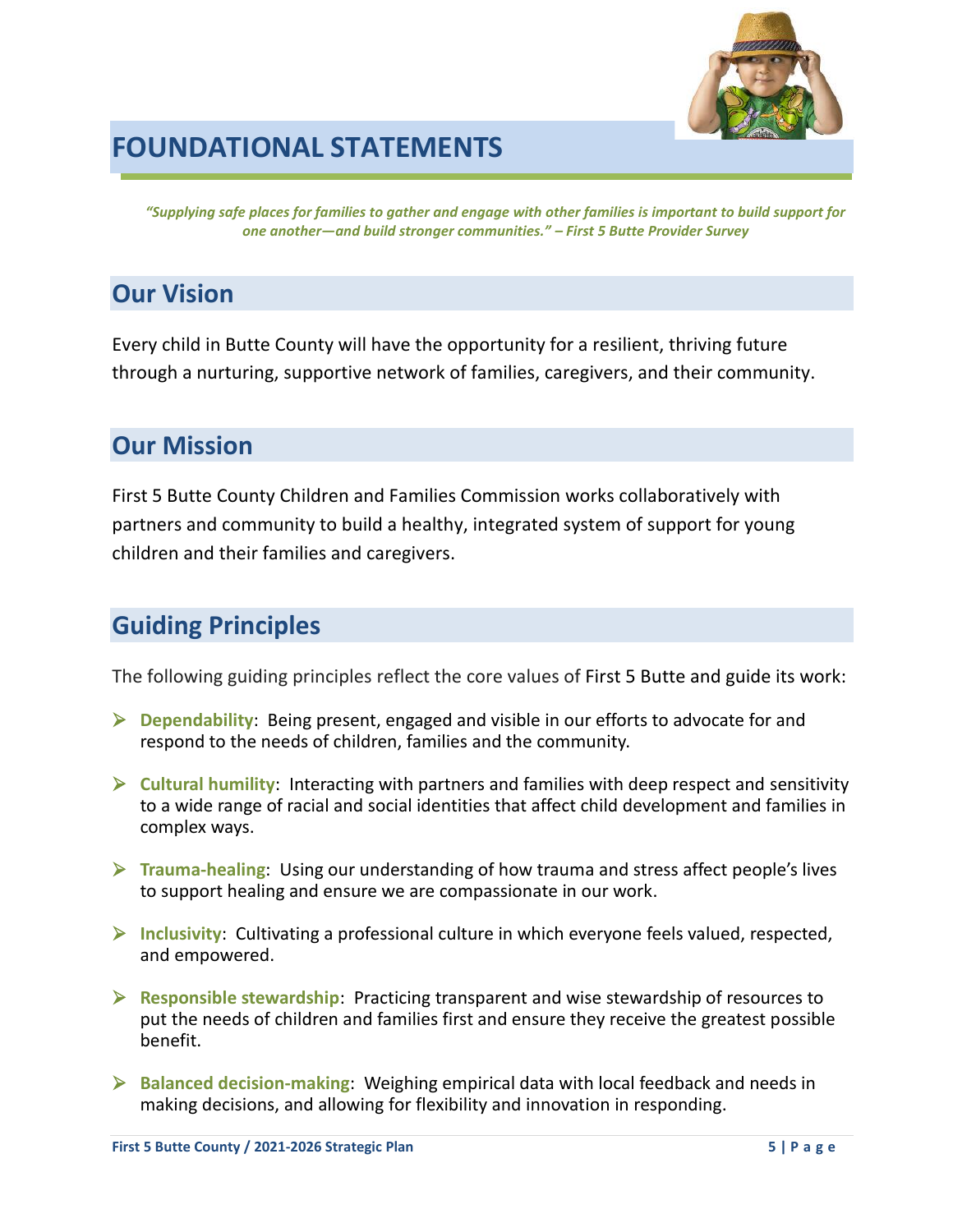

### **Overview of Selected Butte County Child Demographics and Socioeconomic Indicators**

### **Child Population by Age Group (2020)**

- **Ages 0-2 7,353**
- **Ages 3-5 7,035**
- **Ages 6-10 12,291**
- **Ages 11-13 6,939**

**Top non-English Languages Learners, K-6 th Grade Public Schools (2021)**

- **Spanish 1,249**
- **Hmong 414**
- **Punjabi 31**
- **Arabic 28**

**CA Department of Education, Demographics by Language Group Butte County Office of Education, Migrant Education Program** 

## **Children Identified with Special Needs with an IEP in 2021** • **Ages 0-2 - 332** • **Ages 3-5 - 640**

**Percent of Children < Age 18 Living Below Poverty Threshold (2020)**

**17.2%**

Butte County Local Child Care Planning Council **National Council COLA CA Health Information Survey, 2018** 

## **Child Population by Ethnicity (2020)**

- **African American - 1.6%**
- **American Indian - 1.4%**
- **Asian American - 6.1%**
- **Hispanic/Latino - 22.8%**
- **White - 63.5%**
- $Multiracial -4.5%$

Butte County Local Child Care Planning Council Care Council CA Department of Finance, Race/Ethnic Population Detail

### **Students Ages 0-12 in Migrant Education**

| $\bullet$                 | 2021-2022 -     |    | 119 |  |
|---------------------------|-----------------|----|-----|--|
| $\bullet$                 | $2019 - 2020 -$ |    | 105 |  |
| $\bullet$                 | 2018-19         | ш. | 105 |  |
| $\bullet$                 | 2017-18         |    | 161 |  |
| 0-2021 data not available |                 |    |     |  |

## **Health Insurance Coverage (Ages 0-6)** • **Un-insured (4.1%)**

- **Private purchase (4.9%)**
- **Medi-Cal (36.3%)**
- **Employment-based (53.8%)**

| <b>Unemployment Rate</b> |           |                     |                   |  |
|--------------------------|-----------|---------------------|-------------------|--|
|                          |           | <b>Butte</b>        | <b>California</b> |  |
| $2021 -$                 |           | $7.7\%$             | 8.3%              |  |
| 2020                     | <b>A</b>  | $\overline{15.8\%}$ | 15.6%             |  |
| 2019                     | $\sim 10$ | 5.0%                | 3.8%              |  |

U.S. Census Bureau, American [Community](https://factfinder.census.gov/) Survey CA Employment Development Department, Labor Market Information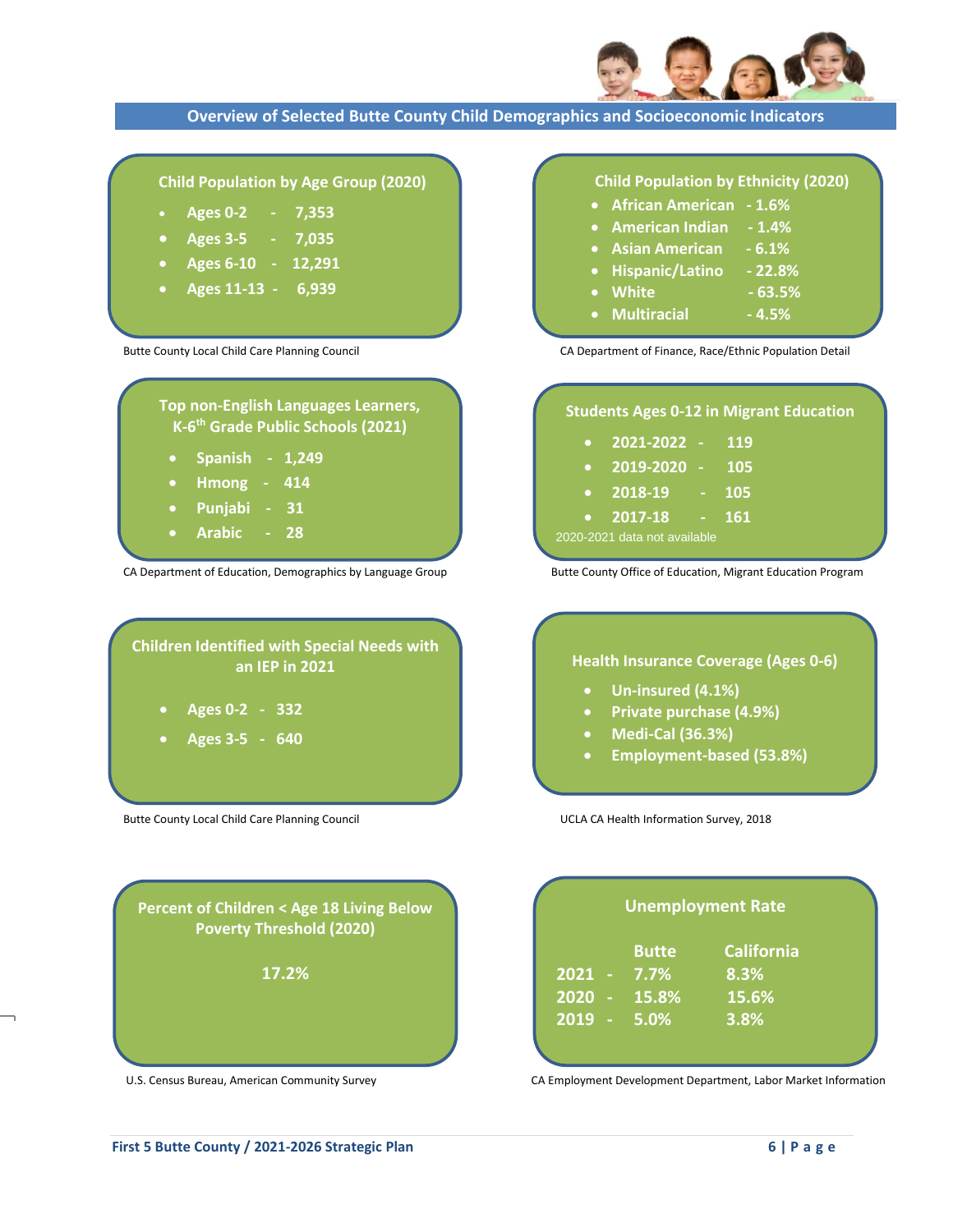

## **HIGHLIGHTS FROM THE NEEDS ASSESSMENT**

Needs Assessments help to ensure the development of meaningful and achievable strategic plans and guide the course of community grantmaking.

### **DATA DASHBOARD**

➢ Some of the more **positive** indicators, <sup>1</sup> which reflect progress in Butte County over time or in comparison to the statewide averages, include the following:

| The percent of children fully immunized by entry into<br>kindergarten | 94.2% (2018-19)                       |
|-----------------------------------------------------------------------|---------------------------------------|
|                                                                       |                                       |
| The percent of babies born with low birth weight                      | $6.0\%$ (2015-17)                     |
|                                                                       |                                       |
| The percent of women with a dental visit during                       | 46.8% (2015-17)                       |
|                                                                       |                                       |
| pregnancy                                                             |                                       |
|                                                                       |                                       |
| The percent of population age 25 and older with (only) a              |                                       |
| HS/GED diploma                                                        | 22.6% (2017)                          |
|                                                                       |                                       |
|                                                                       |                                       |
| The percent of children ages 0-5 whose parents read with 83.8% (2018) |                                       |
| them every day                                                        |                                       |
|                                                                       |                                       |
|                                                                       |                                       |
| The percent of women who initiate any or exclusive                    |                                       |
| breastfeeding after childbirth                                        | 91.9% (any), 75.9% (exclusive) (2018) |
|                                                                       |                                       |

➢ The following Butte County indicators<sup>1</sup> are **unfavorable** and reflect local conditions that are poorer than the state averages and are of concern:

| The prevalence of people with ACES in the county                                                             | 23.5% (0); 26.3% (1); 19.9% (2-3); 30.3<br>(4 or more) (2015) |
|--------------------------------------------------------------------------------------------------------------|---------------------------------------------------------------|
| The percent of $3rd$ grade children at grade-level<br>proficiency in reading and math                        | 43.4% English (2018-19)<br>41.3% Math (2018)                  |
| The percent of women with postpartum depression                                                              | 16.3% (2013-15)                                               |
| The percent of children with parents in the labor force<br>for whom licensed child care is available         | 24.0% (2017)                                                  |
| Hospital admission rate with any substance-affected<br>diagnosis, infants 0-3 mos. per 1,000 hospital births | 58.5 per 1,000 hospital births (2015)                         |
| The percent of children with Medi-Cal with a dental visit<br>in the last 12 months.                          | 25.6% ages 1-2<br>52.7% ages 3-5 (2018)                       |

<sup>1</sup> The references for these data are available in the full Data Dashboard available at<http://first5butte.org/>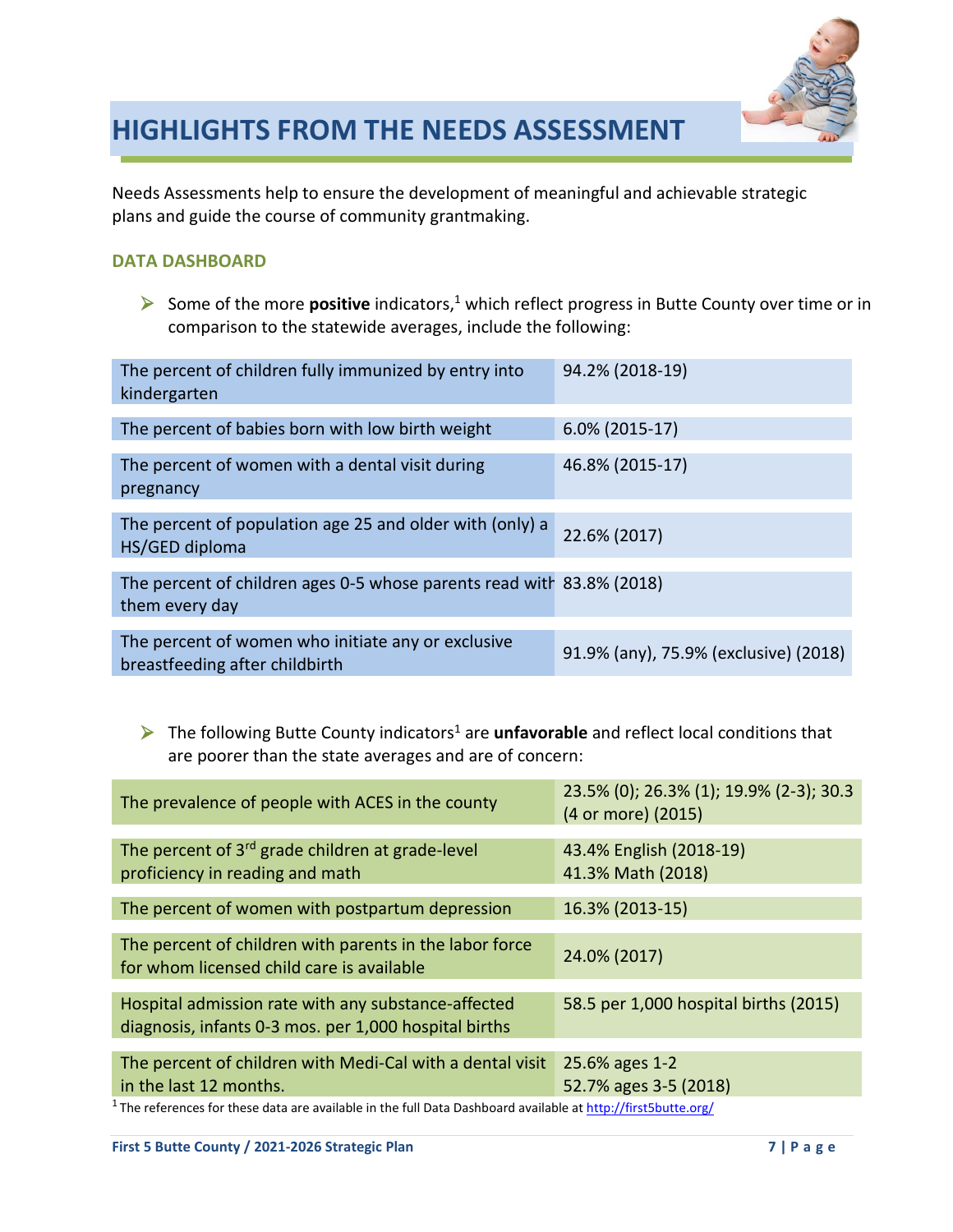Other situations—food security, employment, safe and stable housing—are also troubling because they point to the persistent, multigenerational cycle of poverty and economic disparities—conditions which are likely to be exacerbated by the long-term impact of the COVID-19 epidemic. Taken together, these indicators help provide context for this strategic plan.

- 20.7% (2017) of children ages 0-17 are living in households with limited or uncertain access to adequate food.
- As of June 2020, countywide unemployment stood at 12.1%, which may not represent the most current economic conditions due to COVID-19.
- 9.3% (2015) of women reported experiencing physical or psychological intimate partner violence during pregnancy. The current coronavirus may possibly result in an increase of these incidents in 2020.
- $21.0\%$  of individuals age 18+ reported current cigarette smoking—almost double the statewide average.

### **PROVIDER AND KEY INFORMANT INPUT**

Butte County professionals and providers offered valuable input on the priorities they believed F5BC should set for future funding, and weighed in on how F5BC could be more helpful to the provider community.



### **Relatively Ranked Priorities for First 5 Support**

### **Suggestions for the ways First 5 can Better Support Providers/Professionals**

- **Training** on specific topics by bringing in outside experts/speakers, e.g., evidence-based practice, trauma, ACE's, family engagement, parent/caregiver engagement, cultural competence.
- Host provider networking to share learning and decrease silos.
- Be a **more effective voice** for the first 5 years; increase **leadership** in this area.
- **E** Be more **visible** in the community (rural areas, too), e.g., Commissioners visit project sites.
- Build more understanding of "what it takes" to deliver direct client services (the challenges as well as joys).
- Expand **consultation** and **resource availability** for providers.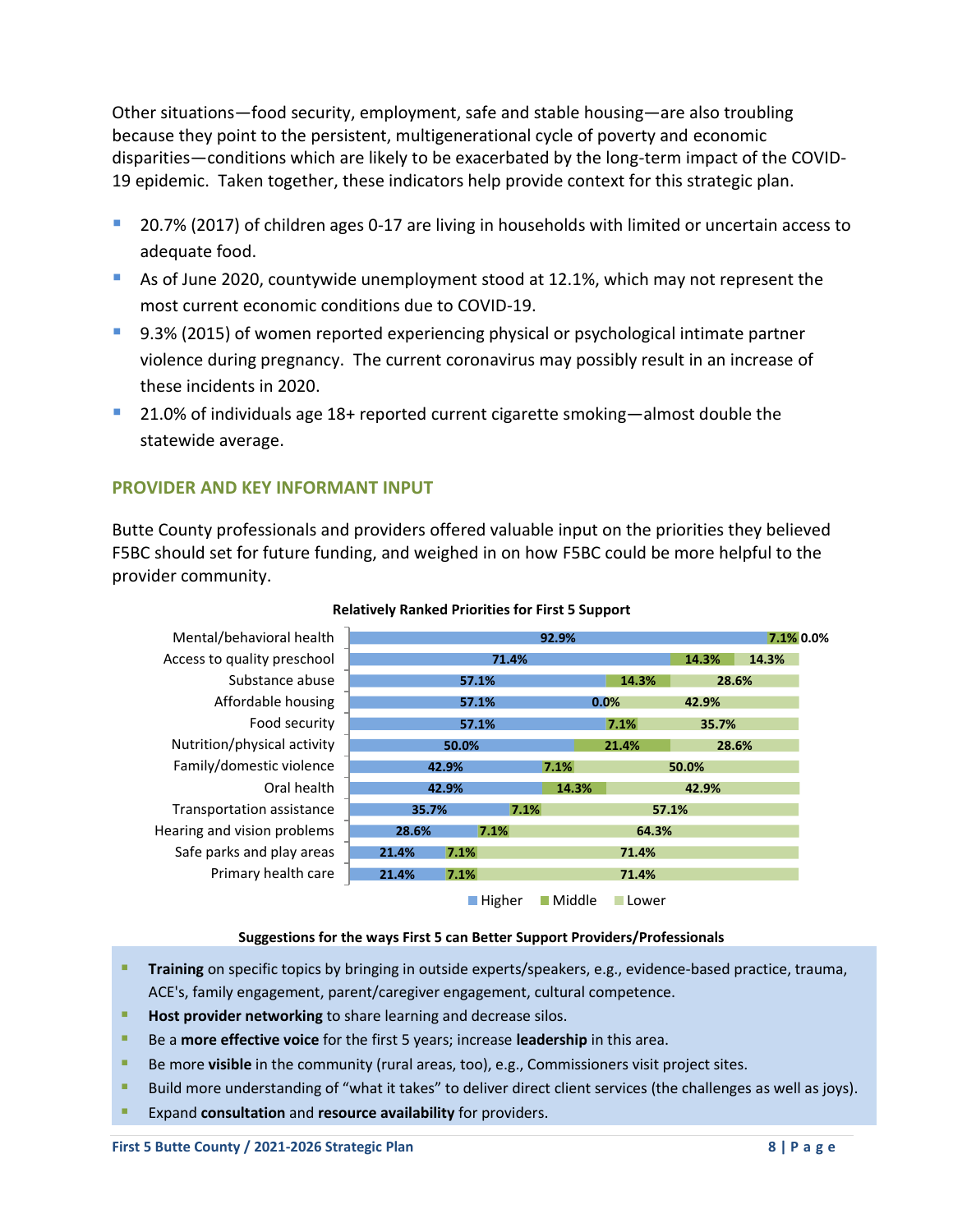### **PARENT INPUT**

Overall, the 77 parents who responded to the needs assessment survey expressed having a great deal of confidence about several important aspects of parenting. The area where they felt most self-assurance was in their ability to tell if their child was making developmental progress and knowing how to help their child develop and learn.



### Families were asked to think about and share which of 9 common issues were worrisome for them.



### **Issues Parents Worry About the Most**

### Parents also provided helpful feedback on needs First 5 and its partners could help to address.



**First 5 Butte County / 2021-2026 Strategic Plan 9 | P a g e**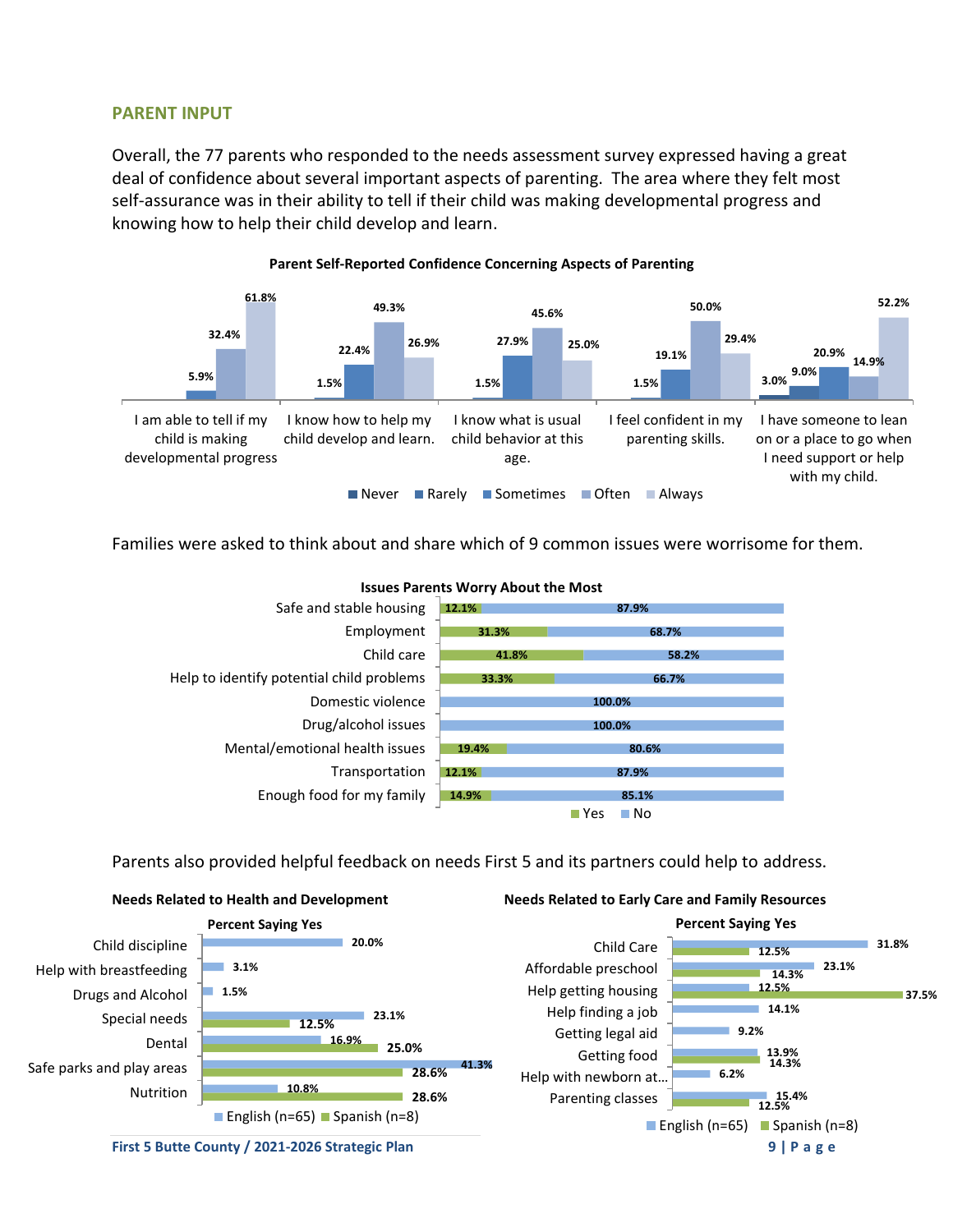## **STRATEGIC PLAN FRAMEWORK**



*"Some parents feel they have no power to change their situations but some may not be aware of the environment they're providing their kids." – First 5 Provider Focus Group Participant*

First 5 Butte County (F5BC) has a responsibility to all young children and their families living in Butte County, with particular focus on those who are most vulnerable. With limited Prop 10 dollars, we need to distinguish our accountability to the children and families we directly touch through F5BC funded programs and investments from the county's entire early childhood population. Results-Based Accountability helps us to distinguish how F5BC programs and funded partners contribute to the overall goals for the early childhood community.

Results-Based Accountability helps us distinguish Population Accountability, the wellbeing of the whole population, from Performance Accountability, the wellbeing of the clients who are touched by programs, agencies and service systems. While both Population Accountability and Performance Accountability are priorities to F5BC, we distinguish between the two for the purpose of agency, and strategy, performance measures.

All performance measures fall into three categories: How much do we do? How well do we do it? Is anyone better off?

The strategic direction the Commission has set for the next 5 years identifies desired results; service and program strategies to achieve the results; and program- and community-level indicators to measure for improvement closely aligned with First 5's mission, vision and guiding principles. The Commission recognizes there will be overlaps among the strategies, and in some cases the same strategy or strategies can serve to address multiple objectives.

The results and indicators framework is an approach that will promote greater impact for F5BC investments. The Commission's program investment hierarchy—guided by data sources and community input—can be easily illustrated by the four-level strategic planning elements on the next page.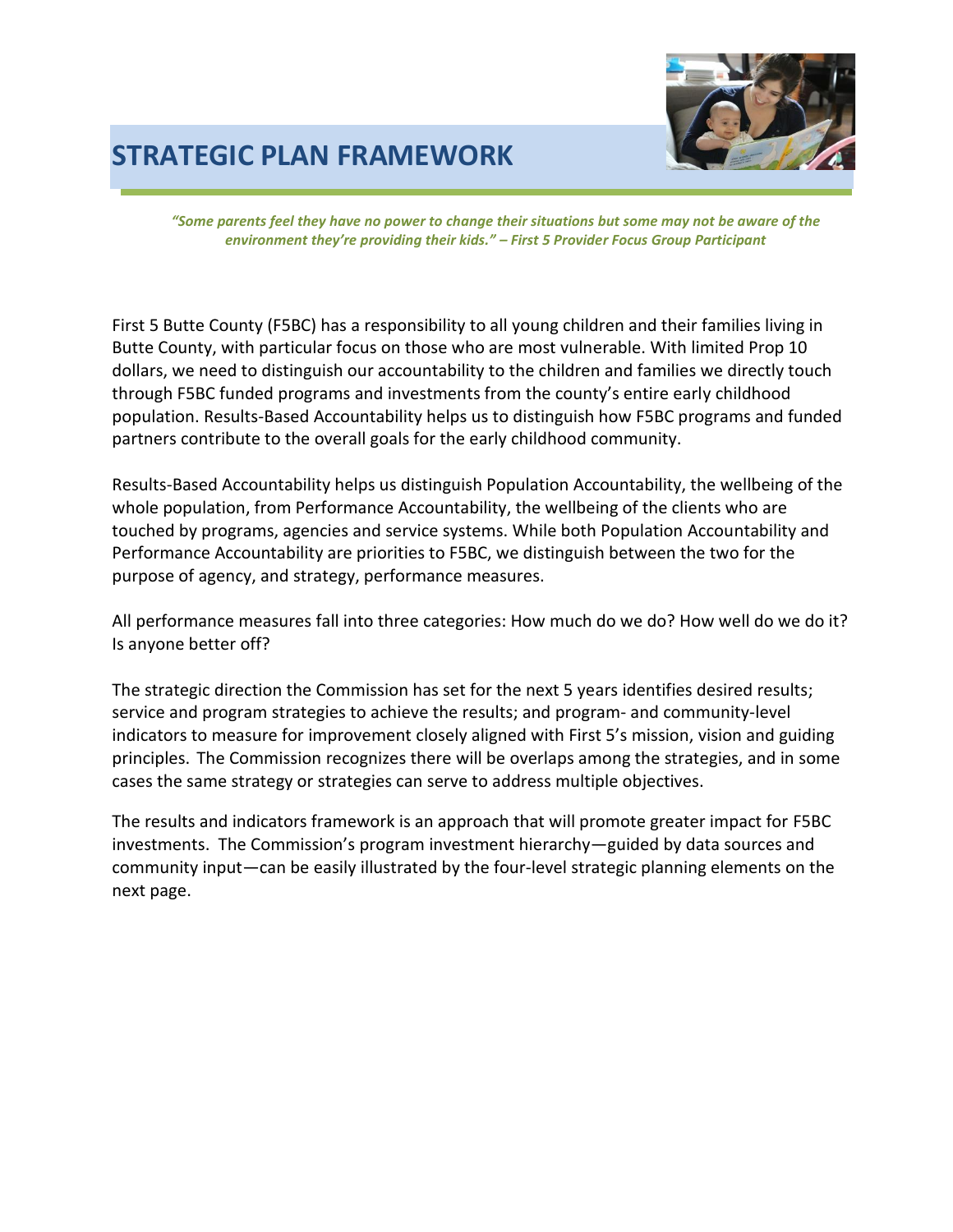### **STRATEGIC PLANNING HIERARCHY**



After adopting this strategic plan, the Commission will create an implementation plan. This document operationalizes the strategic plan—laying out the activities that will occur over a specified timeframe; identifying the roles and responsibilities of Commission and staff to carry them out; identifying the allocation of resources to support the mission; and specifying the progress reporting structure and timeline.

<sup>1</sup>An indicator is different from a performance measure. The latter is specific to a strategy—a program, service system or collaborative effort—to measure how well it is working. For example, how many non-English speaking parents of young children participated in a neighborhood nutrition class? Performance measures will be built into the individual evaluation plans of each grantee going forward.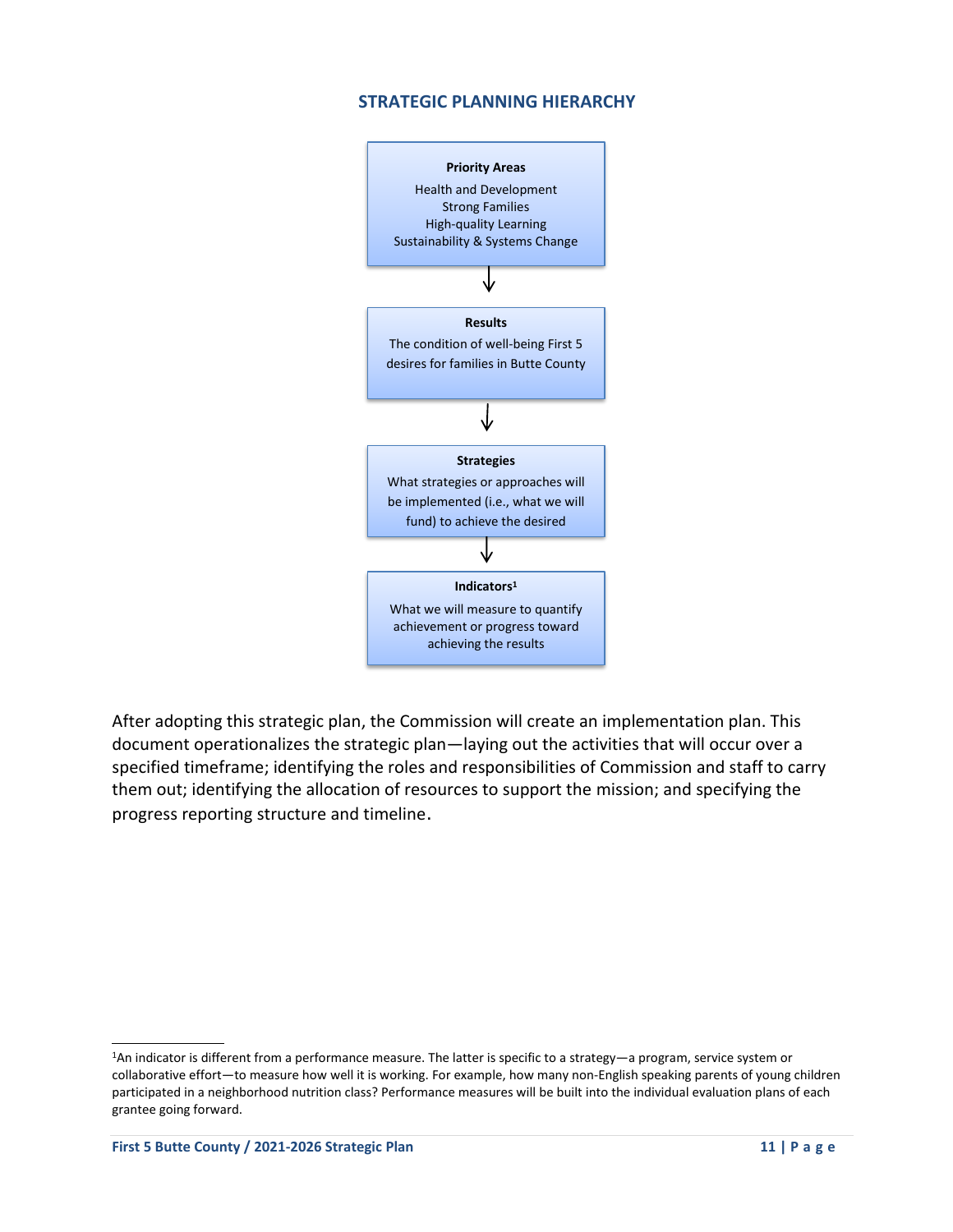

### **HEALTH AND DEVELOPMENT POPULATION-LEVEL RESULT: Children achieve optimal physical, behavioral and social-emotional health**

### **AGENCY-LEVEL RESULT STRATEGIES INDICATORS<sup>1</sup>**

- 1. F5BC invests in mental health supports and services for young children and their families, including women during the perinatal period.
- 2. F5BC promotes and invests in universal early intervention screening and associated support.
- 3. F5BC promotes tobacco and marijuana cessation before and during pregnancy and postpartum.
- 4. F5BC promotes and invests in opportunities for caregivers to receive support from organizations and programs to achieve and maintain sobriety.

- Help Me Grow and other care coordination services.
- Provider and community capacity building to increase support for young children and their families.
- Navigation and care for women who are experiencing maternal mental health challenges.
- **Help Me Grow**
- Support of systems interventions such as screening and prenatal/ primary care provider training.
- Promotion of outreach and education campaigns focused on the holistic health needs of children 0-5 and their caregivers.
- Care coordination and navigation of services for families.

- # and % of children and caregivers touched by F5BC programs and investments who receive mental health screenings and services.
- # and % of women reporting post-partum depression and who report ability to access mental health services.
- # and % of children who receive developmental screenings and appropriate referrals.
- # and % of pregnant women who receive substance abuse screenings during pregnancy.\*
- # and % of women who report no use of nicotine or marijuana 3 months before and during pregnancy.\*
- # and % of children who are system-involved as a result of parental substance use. \*
- # and % who access and receive substance use disorder prevention and intervention services. \*

<sup>1</sup> Some indicators are community- or population-level indicators, for which First 5 funds *contribute* to community improvements; some are individual-level indicators, the *direct* results of First 5 investments; and, some may be a measurement of both. All may be measured and tracked over time.

<sup>\*</sup>Indicates Data-Development Agenda Item.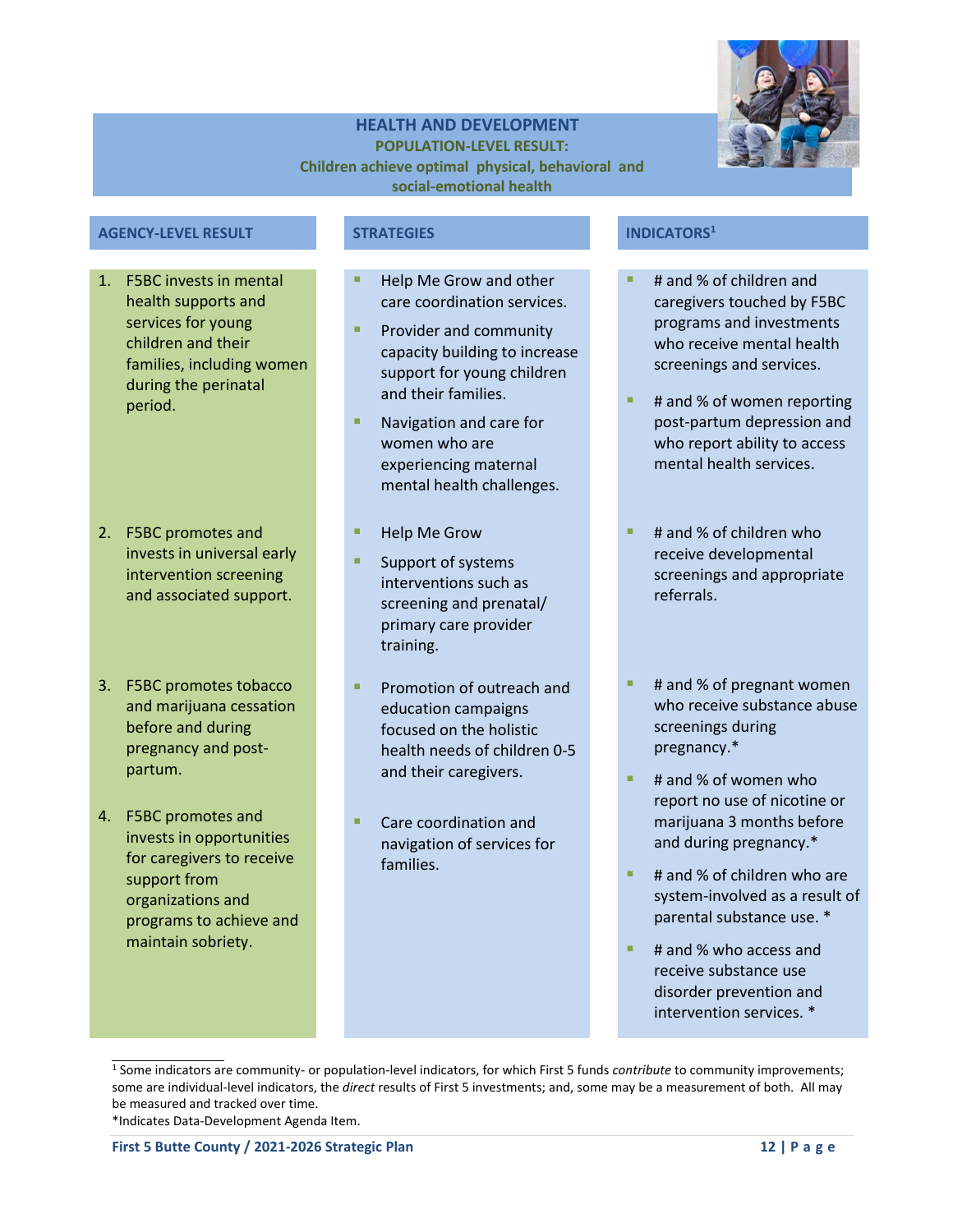

### **STRONG FAMILIES POPULATION-LEVEL RESULT:**

### **Families raise their children in safe, stable and nurturing homes**

|  | <b>AGENCY-LEVEL RESULT</b> |  |
|--|----------------------------|--|
|  |                            |  |

- 1. F5BC promotes and invests in programs and services designed to prevent child maltreatment.
- 2. F5BC invests in services to ensure children live in safe and healthy environments with nurturing and responsive caregivers.
- **3.** F5BC invests in partnerships and programs that strengthen individual and community protective factors through social connection, community capacity building, and access to needed services.
- **4.** F5BC supports a crossagency effort to identify ways to more efficiently and effectively outreach and engage caregivers.

- Targeted intensive and trauma informed family support services, including home visiting, parent education and support groups.
- Programs that build and enhance protective factors that promote optimal development and positive childhood experiences.
- Community-focused and based hubs that offer a comprehensive range of coordinated services to children and families, including information and referral, evidence based and culturally informed education classes, case management, home visits, screenings and services, and mental health support.
- Community and cultural celebrations and events.
- Collaboratively-driven training, capacity building, and technical assistance opportunities.

### **AGENCY-LEVEL RESULTED AGENCY-LEVEL RESULTED ASSESSED ASSOCIATIONS<sup>1</sup>**

- # and rate of Butte children with entries to foster care.
- # and % of parents/ caregivers touched by F5BC programs and investments who report using effective and appropriate discipline with their children.
- # and % of families touched by F5BC programs and investments who report having what they need to support their child's growth and well-being.
- # and types of hubs and families that access them
- # of organizations and staff participating in crossprofessional training and technical assistance to organizations to provide a comprehensive approach to child and family needs.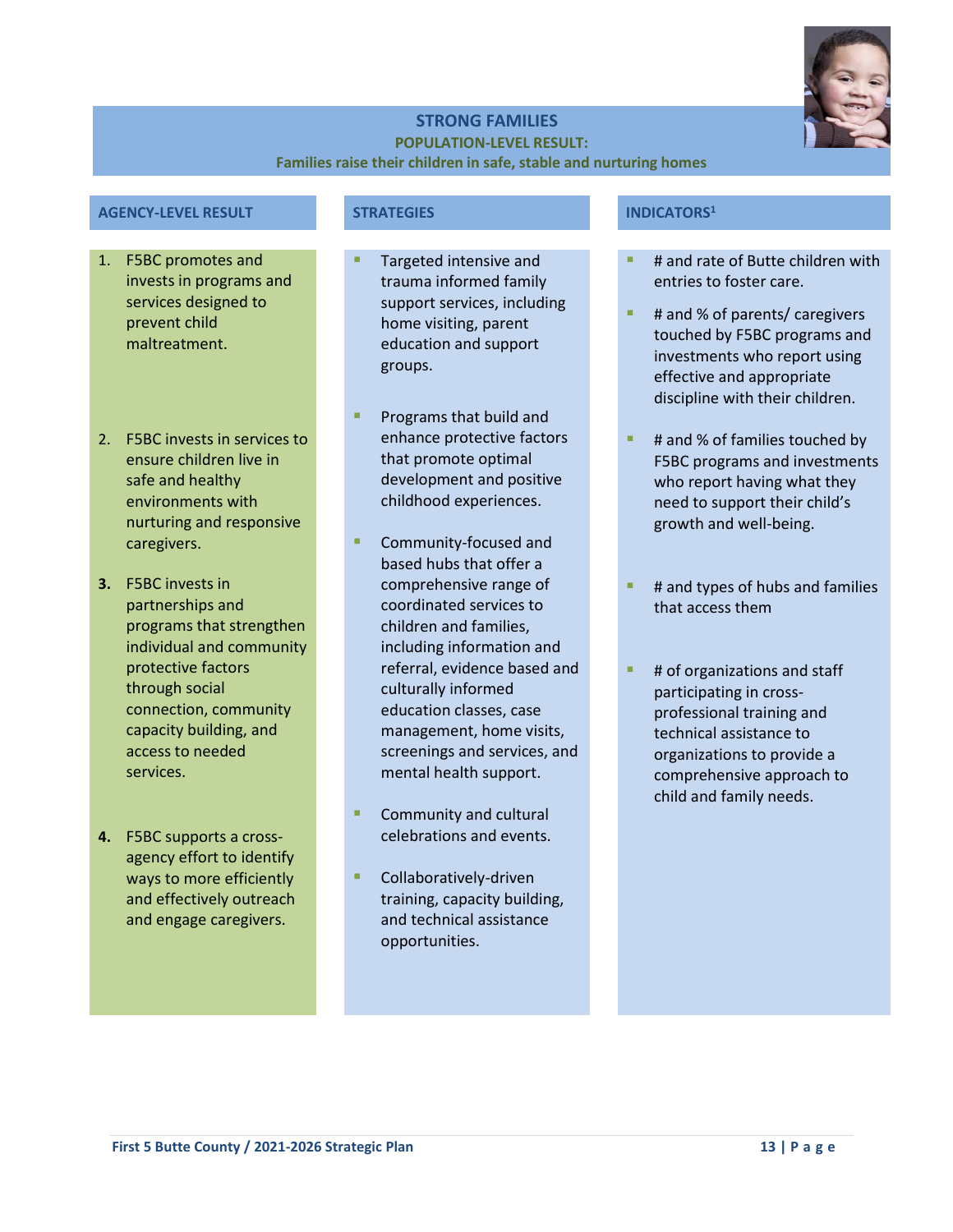### **HIGH QUALITY LEARNING POPULATION-LEVEL RESULT: Children are ready for kindergarten**



### **AGENCY-LEVEL RESULT STRATEGIES INDICATORS<sup>1</sup>**

1. F5BC efforts and investments increase access and opportunities, particularly for children living in households with incomes below the poverty level, to high quality early learning opportunities.

2. First 5 Butte County promotes public awareness regarding the value of quality early learning programs.

- Support of local efforts to ensure commitments to IMPACT are fulfilled, and the county remains ready to seek or participate in additional funding opportunities.
- Promotion and provision of opportunities for children who are cared for outside of formal systems to access high quality opportunities for learning, such as play groups and home visiting.

Community education and outreach activities (e.g. social marketing, community events, collateral) and support to communicate the importance of high-quality early learning and care and levels of quality in ECE programs.

- # and % of children participating in quality preschool and other school readiness programs.
- # and % of providers who reported they received what they need to improve their practice.
- # and % of programs with increased quality of teacher/child interactions or environments.
- # and % of children touched by F5BC programs and investments whose parents or other family members talk, read and sing with them every day.
- % of 3<sup>rd</sup> grade children at gradelevel proficiency in reading and math.
- Social media engagement metrics.
- # of outreach events completed.
- # of new partners that participate in First 5 partnership activities and events.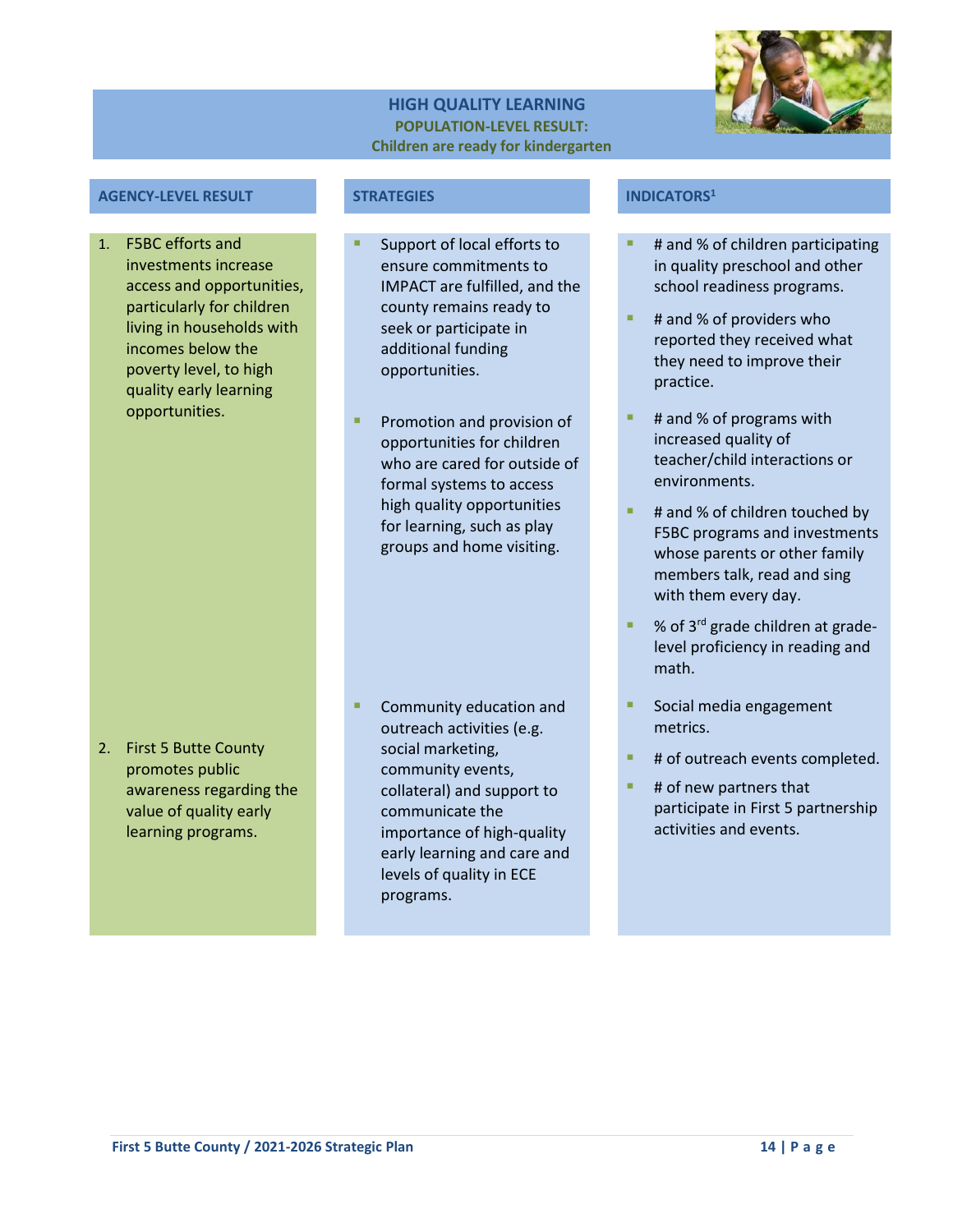

### **SUSTAINABILITY AND SYSTEMS CHANGE POPULATION-LEVEL RESULT: Families are supported by integrated and effective systems**

### **AGENCY-LEVEL RESULT STRATEGIES INDICATORS<sup>1</sup>**

- 1. First 5 Butte County is committed to focusing on local policy and systems change in order to support an early childhood system of care that is a network of coordinated and responsive organizations that improve outcomes for children age 0-5.
- 2. First 5 Butte County is committed to expanding programs and services for young children and their families.
- 3. First 5 Butte County is committed to centering Race, Equity, Diversity and Inclusion (REDI) across all Result Areas.

- Develop a local policy agenda.
- **•** Provide training and community of practice with Results-Based Accountability (RBA).
- Utilize RBA in grantee scope of work and evaluation development.
- Provide technical assistance and training to build and support local agency capacity to seek and utilize alternative funding sources.
- Assist partners in using the outcomes from their programs to solicit support from other funders.
- Use Prop 10 funds to leverage additional funding sources.
- Support opportunities for REDI training for Commission, staff and partners.
- Fund opportunities for communities to explore and document their unique history, and develop REDI plans.
- Proactively fund historically disinvested communities and agencies.

- # of community partner engagement in improving child and family outcomes.
- #of public agencies with increased investments in young children.
- # of organizations that make policy and practice changes consistent with First 5 Butte County policy priorities.
- # of First 5 Butte County staff and partners using tools from RBA.
- # of community partners touched by F5BC investments that have secured sustainable funding sources for programs and services that support 0-5 year olds.
- # of new external dollars invested in First 5 Butte County programs, priorities and strategies.
- # of new community partners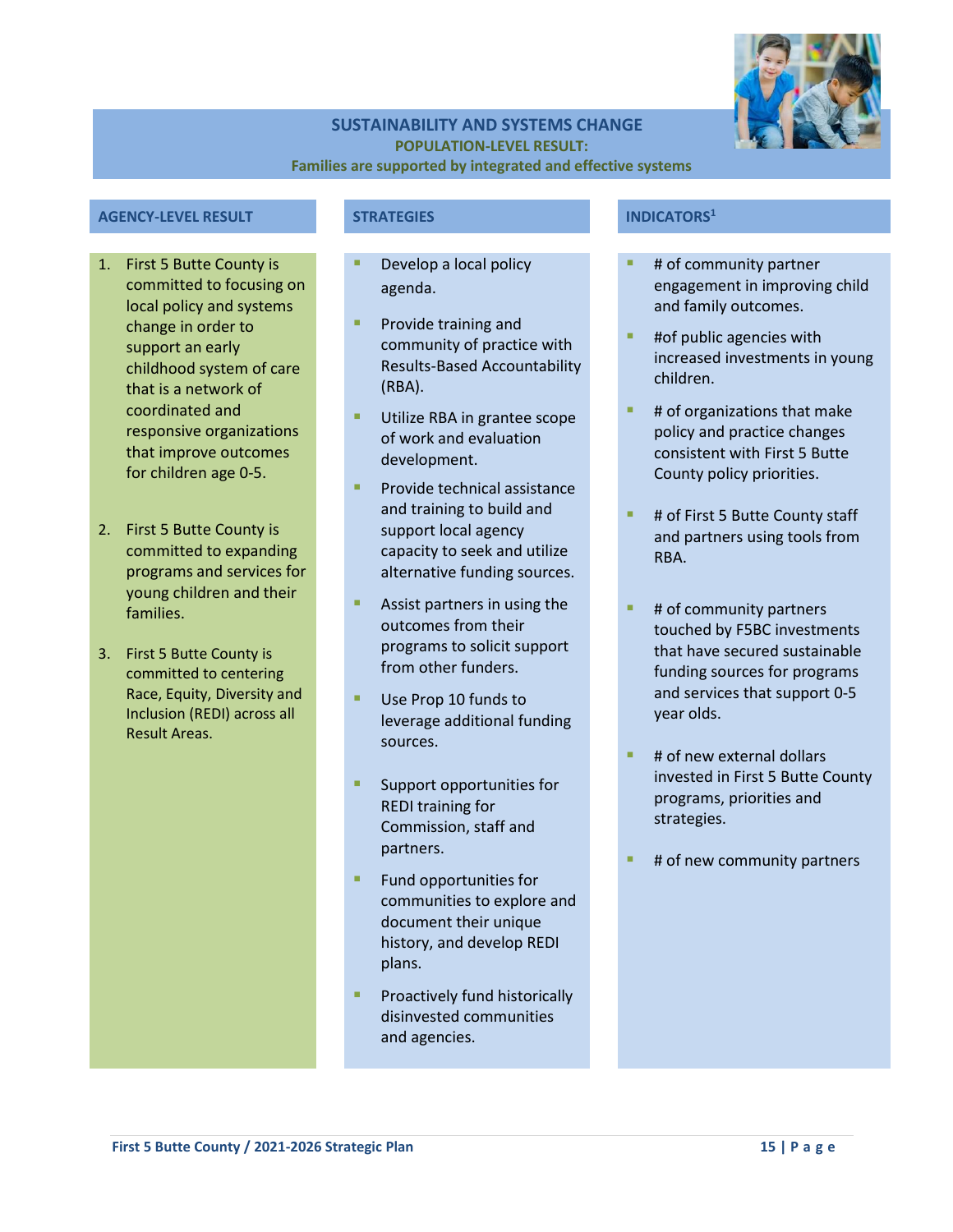

## **COMMISSION DEVELOPMENT**

*"There isn't enough societal buy-in to the extent needed to respond to these problems." —Key Informant Interview*

*"If you don't address mental health and substance abuse you can bang your head against a wall all day and it's not going to really matter." –Key Informant Interview*

### **Structure and Role of the Commission**

First 5 Butte County Children and Families Commission (F5BC), a unit of local government and one of 58 county commissions created by Proposition 10, is governed by a nine-member, and five alternate, commission with independent authority over the strategic plan and local trust fund. Its unique structure allows the Commission latitude in supporting public and community systems, and building and bringing new resources into the county to expand essential services for children and families.

The Commissioners are responsible for assessing and prioritizing the needs of young children and their families in the county, developing a strategic plan that promotes a comprehensive and integrated system of early childhood development services, determining how to invest its funds for greatest impact, and evaluating the effectiveness of programs and activities funded in accordance with the strategic plan. As an entity with administrative flexibility, the Commissioners also have the ability to reassess their strategic investments against evolving local community needs and rapidly respond to crises conditions such as those described above.

To address the priorities established by the Commission in this strategic plan, F5BC intends to play the following roles:

- Use Results-Based Accountability to engage with partners and community to improve outcomes for children and families;
- Allocate funding to support integrated, collaborative and best-practice services and systems;
- **•** Provide information and education to various audiences to inform them of the needs and concerns of children 0-5 and their families;
- Advocate in support of programs and initiatives that ensure children's health, family functioning, school readiness and the integration of sustainable systems to serve children and families;
- Act as a network to expand partnerships;
- Actively bring together and engage families, providers, communities and other stakeholders to promote the well-being of Butte County families and children.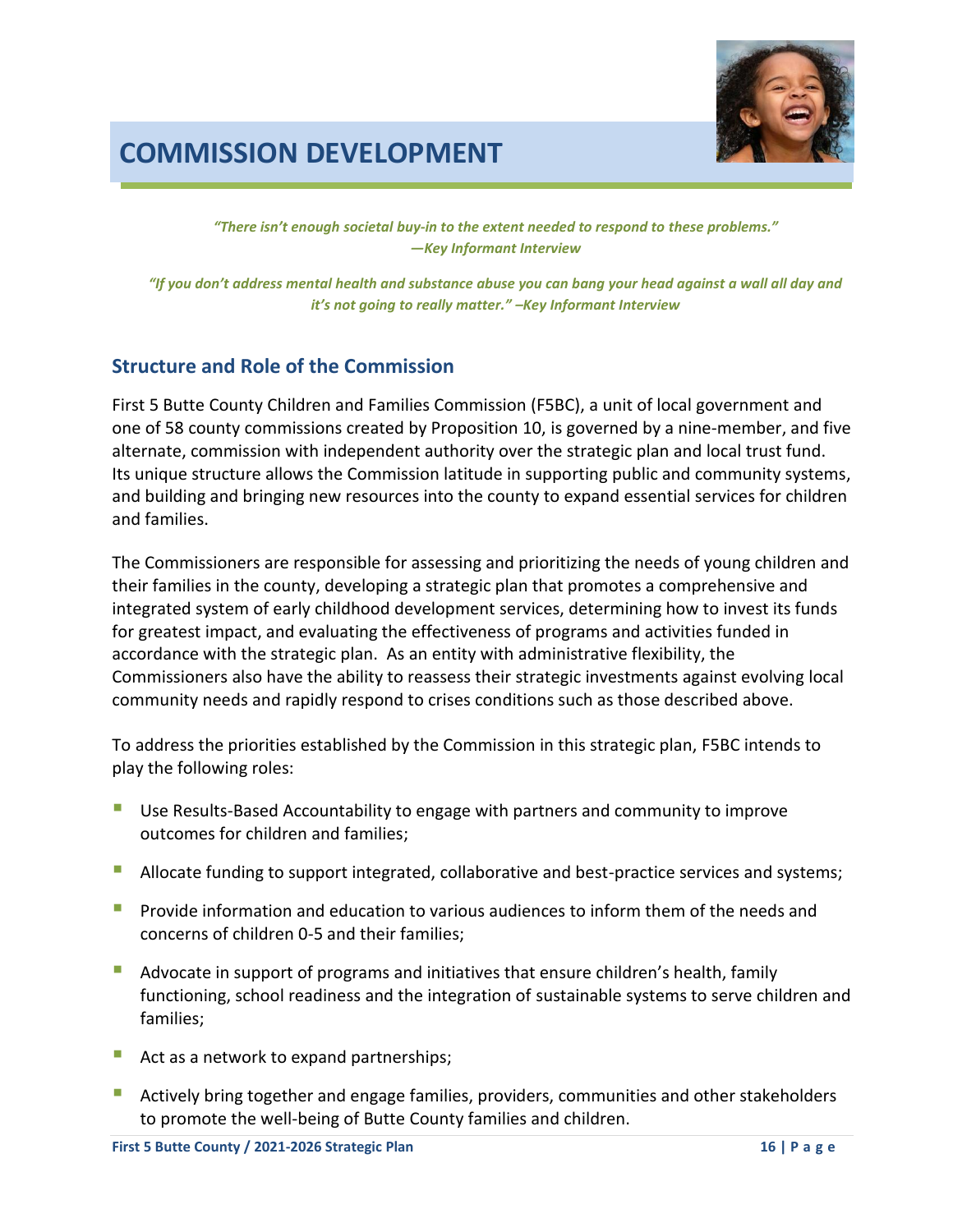### **Building Staff Capacity**

As part of continuous quality improvement, F5BC expects to build infrastructure and leadership capacity to support programs, systems change and network engagement, and to regularly monitor and share information about the extent to which the desired Strategic Plan results are being met.

Staff are the primary face of F5BC, and represent the Commission to policy makers, partners and community. The ability to recruit and retain staff with relevant knowledge, expertise, and lived experience is paramount to F5BC success in realizing its goals. First 5 Butte County Children and Families Commission is committed to creating an environment where mission-driven staff can expand its impact by developing authentic and meaningful relationships with partners and community members.

### **Roles of Staff:**

**Relationship Development** - Staff will develop and maintain relationships with partners and community members for the purpose of developing trusting affiliations and experiencing deep insight into the needs of Butte County children and their families.

**Evaluation** - Staff will understand fundamental evaluation principles, and will support partners and community in finding, understanding, and reporting data to answer the questions: How much did we do? How well did we do it? Is anyone better off?

**Convening** - Staff will create and participate in opportunities for collaboration, community and partner input, and shared understanding.

**Fund Development** - Staff will seek opportunities to identify and secure funding for F5BC and its partners in service of a robust and responsive network for young children and their families.

**Advocate** - Staff will advocate for policy and systems that promote the deployment of resources to young children and their families, with particular attention paid to communities and families that have experienced the most disinvestment.

**Capacity Builder** - Staff will develop expertise and proactively create opportunities to provide support and education to partners, policy makers and community.

**Oversight** - Staff will ensure Prop 10 and other Commission funds are deployed with fidelity and in service of the 0-5 year olds.

**Learning/Sharing** - Staff will participate in ongoing examination of current research, trends and emerging practices in order to improve and inform Commission and community strategies and approaches.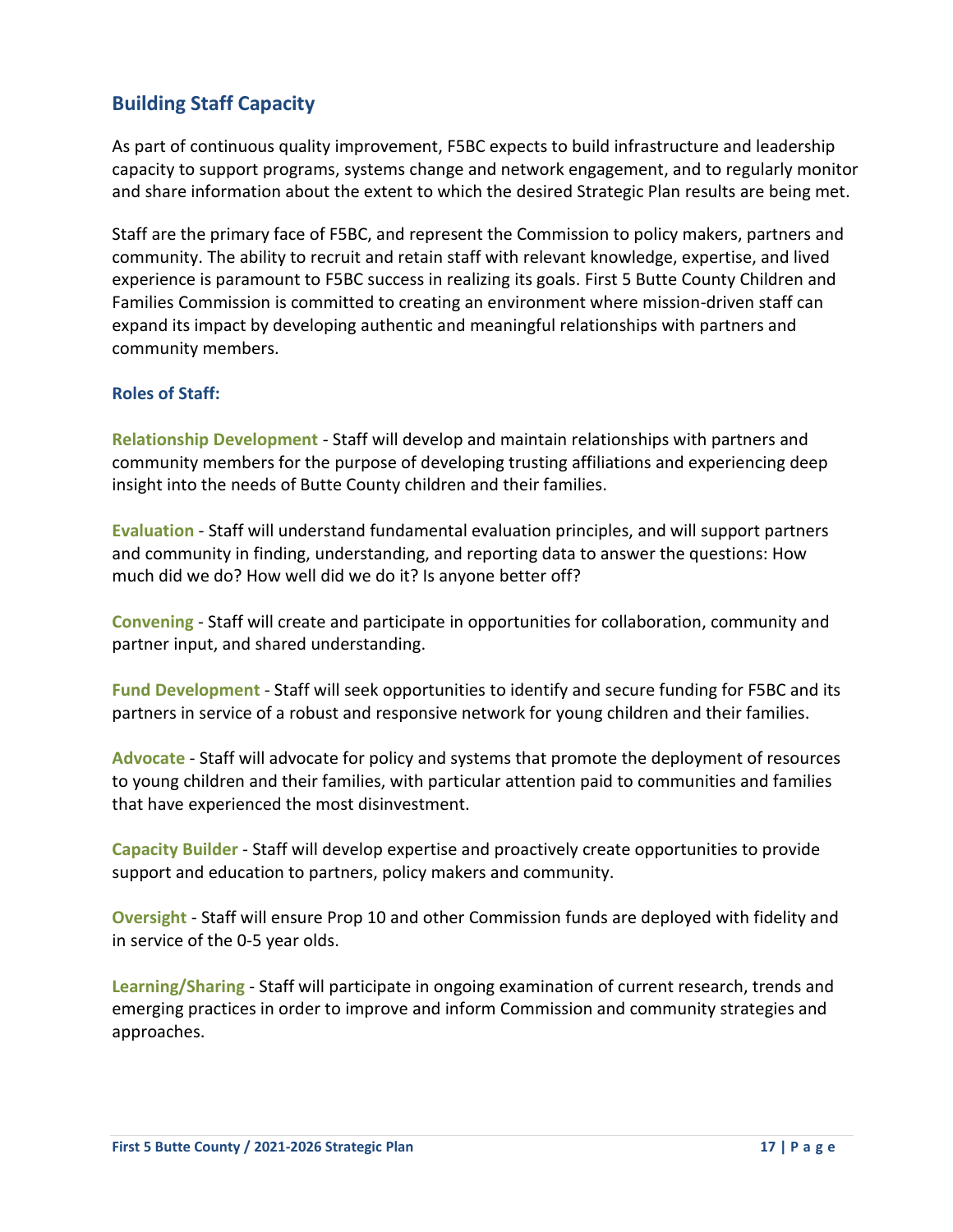## **EVALUATION**



*"First 5 should provide us with more/better feedback about results—not just performance numbers or client satisfaction results." – First 5 Provider Survey Respondent*

The California Children and Families First Act requires outcome-based accountability and evaluation from local commissions. Evaluation is what drives learning. First 5 Butte County Children and Families Commission (F5BC) is committed to supporting programs and practices based on solid evaluation. Evaluation efforts reflect an ongoing commitment to ensure local accountability, documentation of program quality and effectiveness, and measure progress towards outcomes. Using Results-Based Accountability to ensure community impact is essential to maximizing F5BC investments. All evaluation plans will answer the questions: How much do we do? How well do we do it? Is anyone better off?

Evaluation includes both process and outcome performance measures. Effort performance measures focus on what and how much was done, while effect performance measures tell about changes brought about by those efforts. Because F5BC is concerned with both how well a program performs and the extent to which services have improved the lives of children and families, it uses a results-based, data-driven process to guide evaluation.

First 5 Butte County Children and Families Commission will continue to gather, analyze, and report information about the services provided and the effectiveness of those services. For programs that have established evaluation tools as a part of a program curriculum, those tools may be used and/or new evaluation tools identified. Grantees will submit data to F5BC and participate in periodic shared learning activities. In some circumstances, F5BC may contract with an outside evaluator in order to gain information to make the best possible funding decisions or when the extent of F5BC investment may warrant evaluation by outside evaluators. Additionally, when opportunities arise, F5BC may conduct other methods of data collection and support studies that can inform and lead to improvements. By building internal capacity, F5BC expects to identify and track data from the Data Development Agenda, present program and community data to the community about key issues impacting young children and their families, and carefully monitor its progress in meeting the identified strategic plan objectives.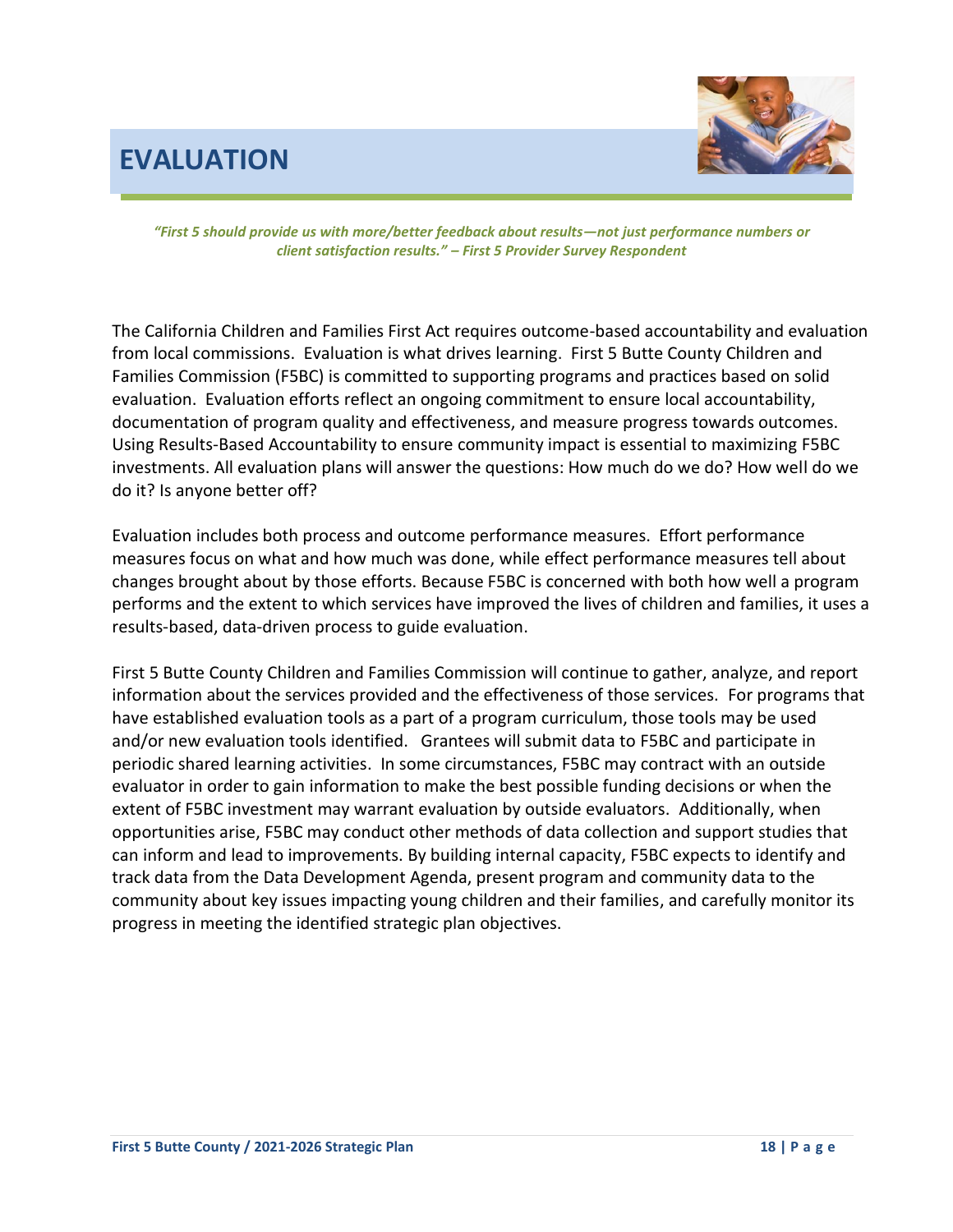## **PARTNERSHIP DEVELOPMENT**



*"Build a diverse group of service providers to help reduce minority communities' stigma of seeking assistance….to increase the engagement of families and enable providers to meet their needs." -- First 5 Provider Survey Respondent*

A results and indicators approach to strategic planning recognizes that the Commission cannot alone provide for the 0-5 year-olds in Butte County. This framework serves as a common core and invites partner organizations to participate in and add their own indicators of impact to achieve collective goals for our young children and their families. $1$ 

### First 5 Butte County intends to **engage** partners by:

- Reaching out to partners and stakeholders who may have a role to play in reaching underserved populations and improving progress, to build a network of care with a "results focus."
- **•** Playing a visible leadership role to ensure that there is support from throughout the community, with particular attention to populations and places in our county that have seen the most disinvestment, to align the work of all these entities.

### First 5 Butte County intends to **support** partners by:

- Investing in strategies that have the highest potential for improving health, education success and equity for children in our county, with particular attention to populations and places in our county that have seen the most disinvestment.
- **•** Sponsoring or hosting trainings and other professional development activities for the community.
- **E** Identifying and facilitating access to new sources of funds to expand programs, services and systems.

### First 5 Butte County intends to **work with** partners by:

- **E** Building community capacity so that multiple community capacities contribute to results.
- **E** Sharing tools, materials and data that support strategy development and an increasing knowledge base.

<sup>1</sup> Portions of this section were adapted from *Guide to Results-Based Planning and Facilitation: Achieving Results and Equity for Vulnerable Children and Youth*, National Results & Equity Collaborative, based upon the principles of Results-Based Accountability™, developed by Mark Friedman. [http://resultsandequity.org/wp-content/uploads/2014/12/NREC-RBA\\_Guide.pdf](http://resultsandequity.org/wp-content/uploads/2014/12/NREC-RBA_Guide.pdf)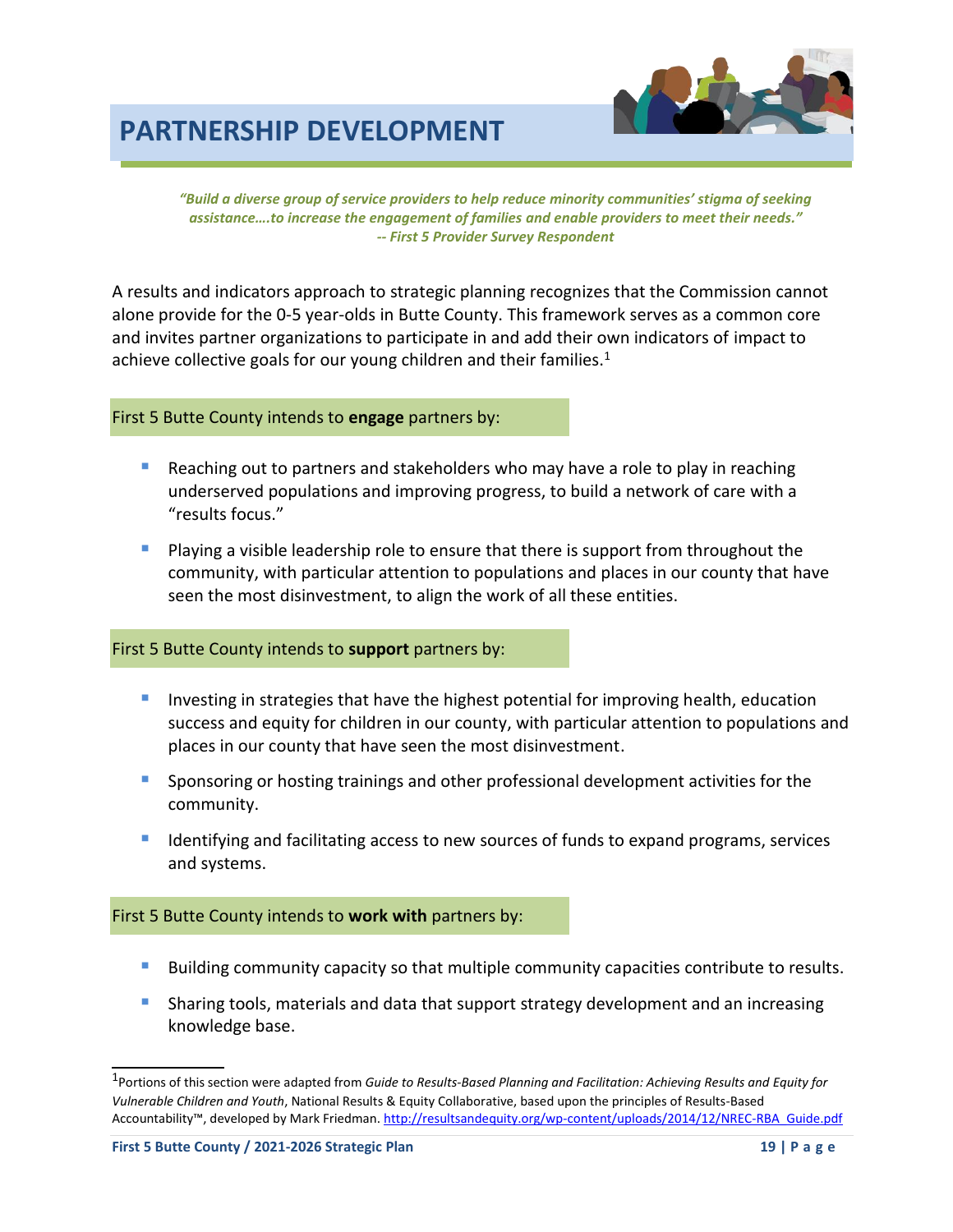

## **LONG-TERM FINANCIAL PLAN**

The Commission is required to adopt a Long-Term Financial Plan and Forecast, and align its policies with principles, assumptions and strategies. The Plan is a means to develop a spending plan to support the Commission's Strategic Plan and serve as the guideline for future grant making, outlining the Commission's ability to fund effective programs, new initiatives, and match available funding for the next five years. Commission action is required to substantively alter the Plan and to authorize, mandate or appropriate funding.

### **Financial Plan Assumptions and Goals**

The five-year projection takes into account that Proposition 10 sales tax revenues are predicted to decline regularly each year as efforts to curtail smoking among adults and teens become more effective, and other taxes on tobacco products are levied. In addition, the five-year projection assumes the passage of a November 2022 ballot initiative that would prohibit the sale of certain flavored tobacco products. The expenditure projections assume a cost of living adjustment each year only for Commission administrative costs, but no significant increases. The Plan and the assumptions used in its development are updated annually to reflect actual revenue and expenditures and changing revenue outlooks. The detailed table and summarized bar graph on the next page display these figures.

The following objectives of this Plan are intended actions to achieve the above stated goals:

- **1.** Provide a maximum level of funding considering declining revenues
- **2.** Commit to more comprehensive evaluation activities
- **3.** Cap administration expenses at 12% of the total annual budget
- **4.** Provide capacity for multi-year initiatives

### *Economic Assumptions*

- A decline in Proposition 10 funds annually, as projected by First 5 California based on information from the California Department of Finance. The Plan uses the most conservative projection provided by First 5 California, which assumes that tobacco product sales will decrease more significantly with the potential passage of the flavor ban in November 2022.
- **Approximately 1% annual interest earnings.**
- A 5% annual increase in salaries and benefits and associated indirect charges paid to Public Health, accommodating the County structure of step increases.

### *Policy Assumptions*

A maximum level of funding each year for programs, grants, or initiatives considering declining revenues.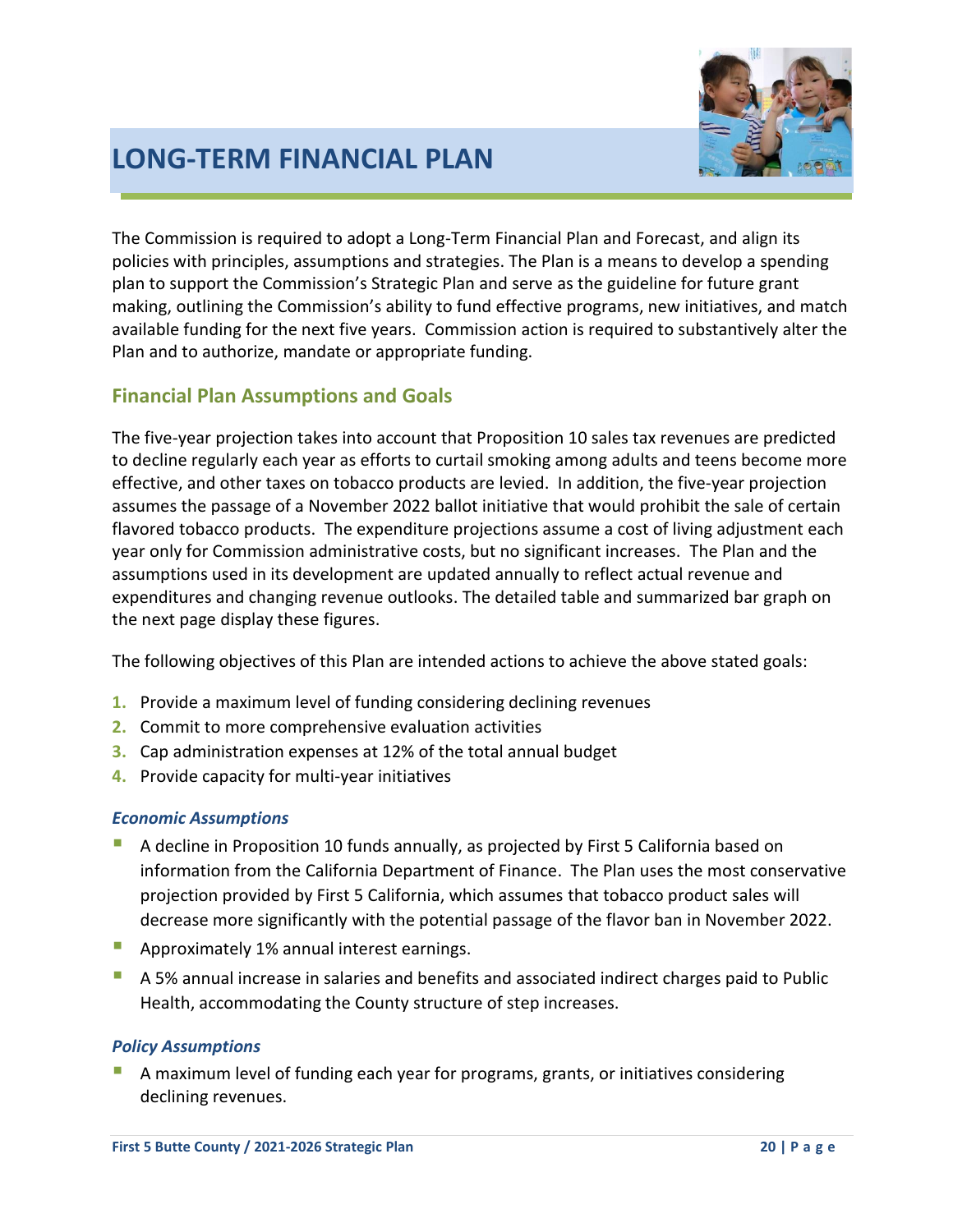- **Operating costs are minimized and reduced whenever possible and reasonable.**
- Evaluation is funded annually at no more than 10% of annual programmatic costs.
- A conservative approach is used.

Butte County receives approximately \$1.4 million in Proposition 10 and backfill from Proposition 56 disbursements each year. The Allocation of Funding for the Strategic Plan Result Areas, approved by the Commission in August 2020, is displayed below.

### *Five-Year Program Investment by Result Area: Detail by Fiscal Year*

| <b>Strategic Plan Result Area</b> | 2022-23   | 2023-24   | 2024-25   | 2025-26   | 2026-27 | <b>Five-Year</b><br><b>Investment</b> |
|-----------------------------------|-----------|-----------|-----------|-----------|---------|---------------------------------------|
| Health and Development            | 59.890    | 59,000    | 57,000    | 57,000    | 57,000  | 289,890                               |
| <b>Strong Families</b>            | 1,330,984 | 1.270.000 | 868,000   | 868,000   | 404,000 | 4,740,984                             |
| <b>High Quality Learning</b>      | 41,000    | 36,000    | 34,000    | 29,000    | 29,000  | 169,000                               |
| Sustainability & Systems Change   | 219.381   | 131.000   | 129.000   | 129.000   | 129.000 | 737,381                               |
| <b>Totals</b>                     | 1,651,255 | 1,496,000 | 1,088,000 | 1,083,000 | 619,000 | 5,937,255                             |



### *Five-Year Program Investment by Result Area: Summarized*

### **Excess Fund Balance Investments**

In August 2020, the Commission approved the Excess Fund Balance upper limit to be no more than 2.5 years of Prop. 10 revenues; this currently amounts to approximately \$4 million dollars and is to be split into the following four categories: